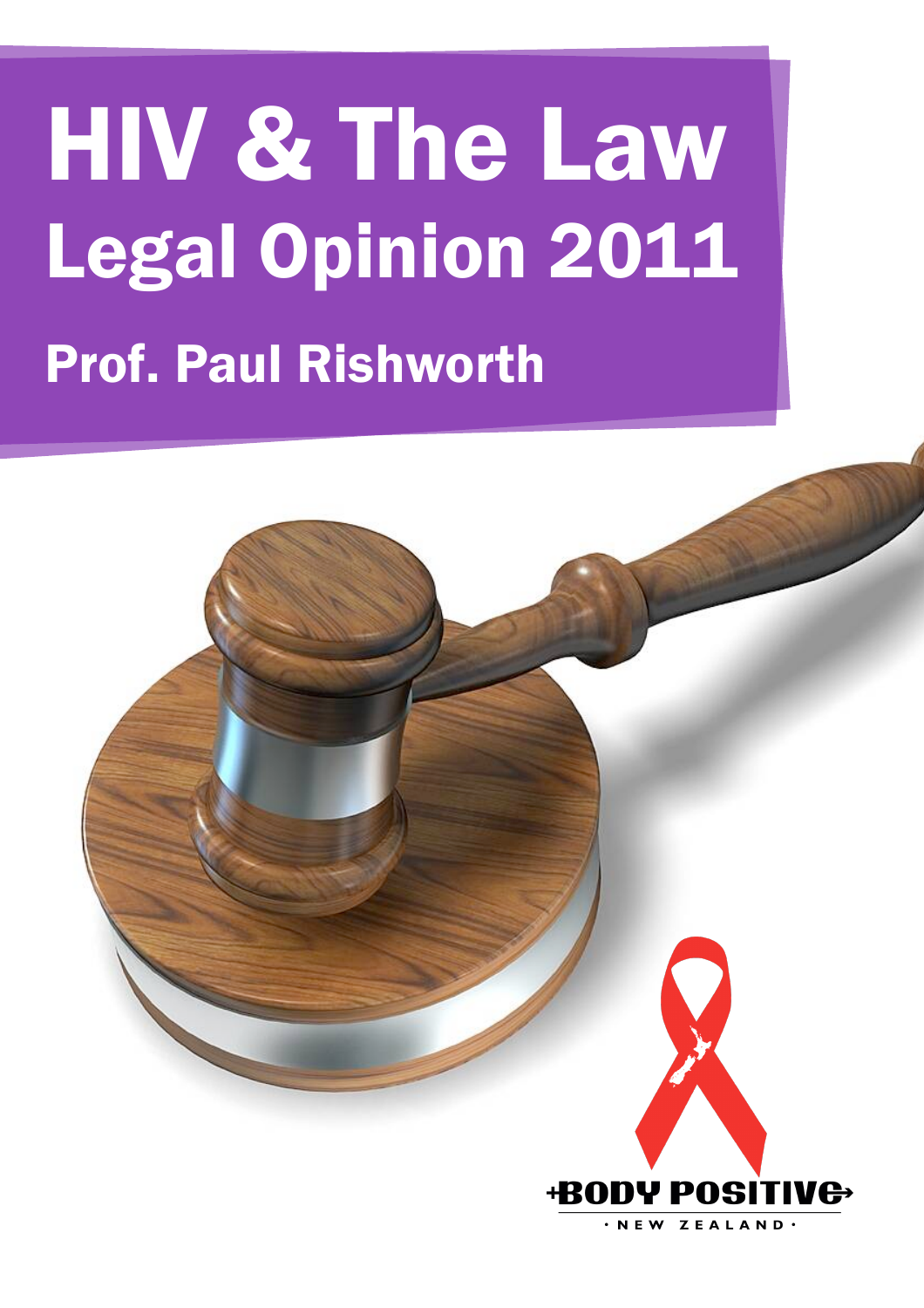30 September 2011

Bruce Kilmister Body Positive Inc PO Box 68-766 Newton

By email: bruce@bodypositive.org.nz

Dear Bruce

#### **HIV and criminal liability**

You asked me to update my 2004 opinion on the legal liability of HIV positive persons engaging in sex.

The update takes into account:

(1) post-2004 developments in New Zealand, the United Kingdom, Canada, Australia and the United States; and

(2) developments in treatment apparently making it possible for persons with HIV to be symptom-free with low or undetectable viral loads, thereby reducing or perhaps eliminating the chance of transmitting HIV to sexual partners.

My 2004 opinion concluded that:

(a) Persons with HIV positive status who have consensual sex (protected or unprotected) with another after disclosing their HIV status commit no criminal offence.

The potential offences are either: breaching a duty of care under s 156 of the Crimes Act 1961 and so committing "criminal nuisance" under s 145 (relevant if the sexual partner is not infected); or reckless infliction of "grievous bodily harm" under s 188(2) (relevant if a partner is). Whether a victim's consent may serve as a defence to these crimes turns ultimately on principles of judge-made common law rather than any statutory provision. There are certain crimes to which consent is not a defence. But I suggested that it is a defence in the HIV context. Those who engage in sex after their partner's disclosure are not consenting to infection with HIV (and so, according to case-law to date, grievous harm) but simply to a lawful activity that carries a small risk of that infection.

(b) Where there is no disclosure, condom use is capable of discharging the duty of care sufficient to avoid liability for criminal nuisance under s 145 as well as recklessness causing grievous harm under s 188. The question whether there is a breach of the duty of care, or recklessness, is one of fact to be decided by juries or (in judge-alone trials) judges. There is no legal principle to the effect that use of a condom, even careful use, is insufficient to avoid liability. Conversely, there is no legal principle that it is always sufficient. In every case recklessness or lack of care must be proved beyond reasonable doubt on the basis of evidence about a particular case. Those who used condoms in the relevant sexual acts may point to evidence as to the general efficacy of condoms in preventing HIV transmission as well as to facts about their particular case (for example, the quality of the condom and the care that they took in using it, each of which is material to risk). Such evidence can raise a reasonable doubt that there was recklessness or breach of care and lead to acquittal.

These conclusions were consistent with the case of *R v Mwai* [1995] 3 NZLR 149 (NZCA) which was and remains the most authoritative case in New Zealand on the legal consequences of HIV positive persons having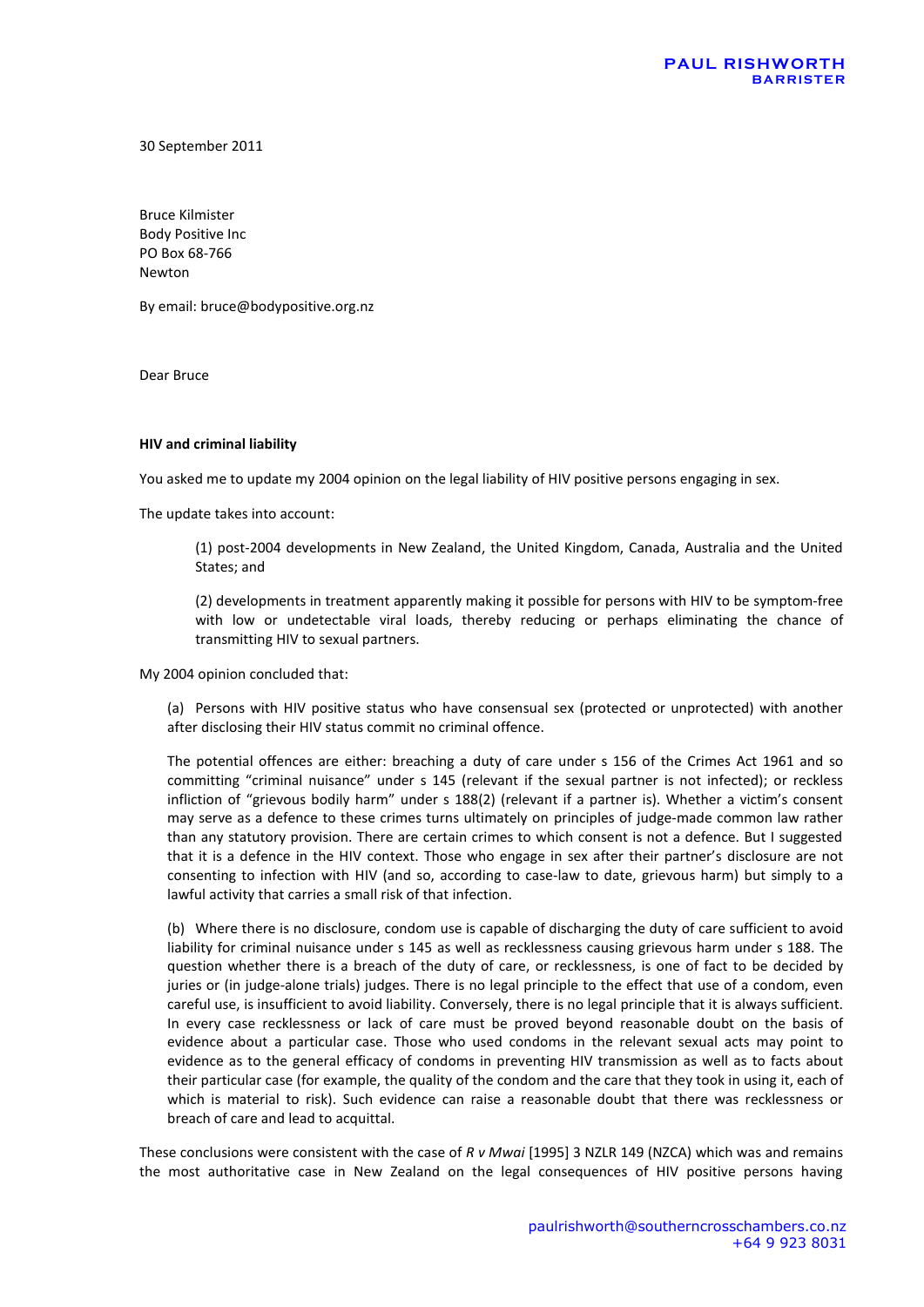unprotected sex. In that case Mr Mwai had neither disclosed his HIV status nor used a condom, and was found guilty. The case did not speak to the case of protected sex, save in passing.

I now review post-2004 cases, noting where relevant whether they confirm or require reformulation of my 2004 conclusions. I conclude with general comments about the current legal position in New Zealand.

I can summarise what follows by saying:

1. Essentially all post-2004 developments confirm that consent after disclosure negates criminal liability and that protected sex without disclosure is capable of being regarded as reasonable care, or as negating recklessness.

2. Developments in ART leading to greatly reduced viral loads (and so to reduced risk of transmission) contribute to and affirm that approach, because evidence of low viral load will be relevant to establishing the level of risk in a particular sexual encounter (and hence the extent of the accused's duty and whether it was breached).

3. The new issue opened up by the success of ART is whether reduced viral loads can lead to acquittals in cases of unprotected sex without disclosure. Here I suggest caution. All will turn on the evidence that is available in individual cases. It is not possible to say, as a matter of law, that (for example) there is a certain viral load or statistical probability of transmission below which there is no risk of criminal liability. Certainly it would in my view be unwise to counsel HIV positive persons on ART with low viral loads that they are immune from criminal prosecution for unprotected sex without disclosure. Essentially this is because, as things stand at present, a prosecution case can be built on general statistics as to transmission rates for HIV in unprotected sex and it need not form part of a prosecution case to establish the viral load of a particular accused. Rather, it would be for an accused person to adduce evidence as to their viral load at the relevant time along with expert evidence as to transmission rates, so as to generate a reasonable doubt as to breach of duty or recklessness. This carries risks for HIV positive persons (for example whether the necessary relevant evidence is available to them and is sufficiently contemporaneous to the sex).

4. The fact that being HIV positive is no longer, as a result of ART, as life-threatening or life-changing as it once was has not yet translated into legal conclusions that HIV infection is no longer "grievous bodily harm", or that transmission of HIV is not an "aggravated assault" (this being the phrase in relevant Canadian law).

The detail now follows.

#### **REVIEW OF POST-2004 DEVELOPMENTS**

#### **1. New Zealand**

#### *(a) Police v Dalley* (2005) 22 CRNZ 495

Dalley was HIV positive and was charged with criminal nuisance arising out of oral and vaginal sex with the complainant (who remained free of the virus). Dalley did not disclose his HIV status. They used a condom for the vaginal sex but not for the oral sex. There was evidence that the condom had been carefully placed in position by his sexual partner.

Police pressed for a finding that Dalley could discharge his duty of care only by *disclosing* his HIV status (para [25]). The contention was that reasonable precautions extended to making sure that his partner did not take a risk in ignorance (para [28]). This was a bold submission, suggesting that care could not be demonstrated through the use of condoms; only by giving the partner a chance to refuse. That argument, if accepted, would have led to the law being very different from what I suggested in 2004 (although it incidentally supports my opinion, reflected also in comments in *Mwai*, that disclosure negates duty).

However, the judge rejected the Police submission that only disclosure could discharge the duty. Her reasoning (with which I agree) was that s 145 (criminal nuisance) in combination with s 156 (duty of care) required taking of reasonable precautions to avoid the risk inherent in the dangerous thing. The offence did not speak to any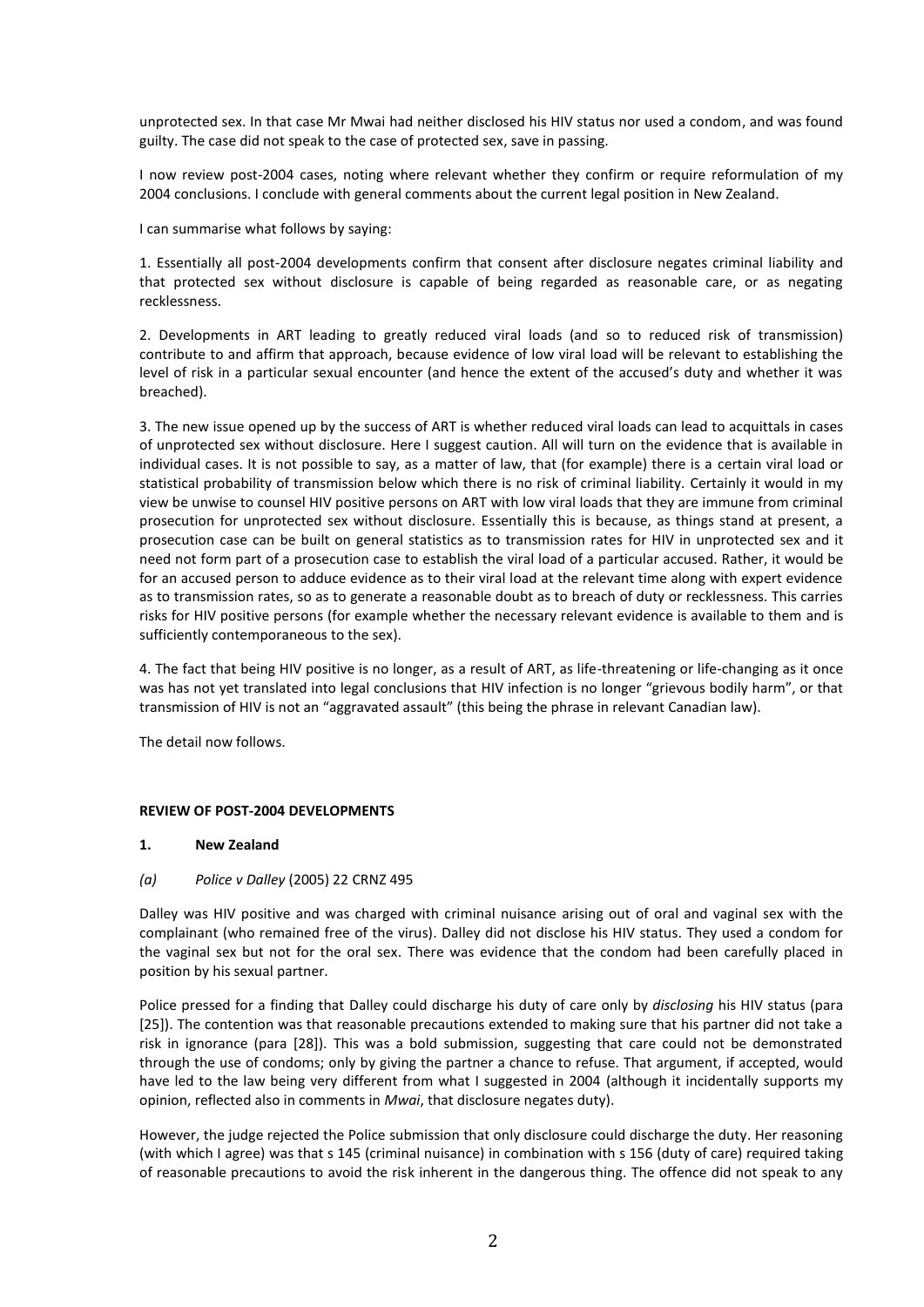requirement of disclosure. And, having regard to the evidence of the relatively low risk of transmission through protected sex, reasonable precautions had in fact been taken. That being so, there was no basis for finding that non-disclosure was legally culpable.

The judge said there might be a 'moral duty' to disclose but the legal duty was to take reasonable precautions, and Dalley had done that. She felt fortified in that conclusion by evidence that relevant health professional bodies chose not to advocate that HIV positive persons be counselled to disclose their status to sexual partners, but instead emphasised prevention through using protection (paras [47-48]).

The *Dalley* case therefore supports my 2004 opinion. The duty is about taking reasonable precautions to prevent danger from materialising, and, importantly condom use can fulfil the duty. Disclosure is conceptually distinct. Disclosure would mean that any sex that then eventuates could not be regarded as criminal, the sexual partner having consented to run the risk. But the absence of disclosure does not mean that reasonable precautions have not been taken.

I should also briefly mention the 'oral sex' aspect of the *Dalley* decision. A separate charge of criminal nuisance had been laid in respect of the oral sex. All the experts agreed that the risk of transmission of HIV through oral sex was negligible. On that basis, Dalley argued that he owed no duty to his partner in relation to the oral sex (as indeed he also argued in relation to vaginal sex for the same reason – of negligible risk). If he owed no duty, there could be no failure to discharge a duty. But the judge rejected this 'no duty' argument, saying that s 156 was clear that anyone who had in their control a thing that could endanger human life must take 'reasonable precautions'. And Dalley had such a 'thing', the HIV infection. That said, she then went on to say (I am speaking here about the oral sex) that he had discharged his duty. She gave two reasons: first, that the risk was so low 'it does not register as a risk'; second, because 'in any event Mr Dalley did not ejaculate'. For these two reasons she held that reasonable precautions and reasonable care had been exercised.

That reasoning is a little suspect. In my view, if the risk in the encounter was 'virtually none' (para [37]) and '[did] not register as a risk' (para [39]) – each of which appear to have been conclusions about oral sex generally and not about 'oral sex without ejaculation' – then the conclusion ought to have been that there was no duty. The evidence would really mean that HIV is not a dangerous thing in a context where there is no or negligible risk of transmission. If that is so, then there is nothing "special" about the performance of oral sex that needs to be done to take care to avert any risk. In the *Dalley* case it is possible to read the judgment as if the non-ejaculating was taken to be the exercise of care. But, as I say, if the evidence about negligible risk related to oral sex with ejaculation then this was not a relevant factor in *Dalley*.

As to the vaginal sex, there was evidence from his doctor that Dalley had a low viral load. This evidence contributed to the finding that the risk of transmitting HIV through unprotected sex was low (8 to 20 per 10,000 exposures) with condom use reducing that risk by 80-85%. My 2004 opinion did not discuss viral loads. But I did emphasise throughout that the question as to whether reasonable care was taken turns on the facts. The thing to add now in light of *Dalley* is that a person with medical tests indicating reduced or undetectable viral loads will be able to advance those medical tests in evidence, and they will form part of the factual matrix that determines the level of risk in the relevant sexual act, and hence the level of care that the accused was legally required to take. In *Dalley* the salient facts were both low viral load and condom use.

There is some academic commentary on *Dalley.* In Robertson (ed) *Adams on Criminal Law* it is discussed in para CA156.02 consistently with my views above. In an article by a VUW student Amelia Evans similar views are expressed and I note she also shares my view about the illogic of the reasoning on the oral sex point ("Critique of the Criminalisation of Sexual HIV Transmission" (2007) 38 VUWLR 517).

So, overall, *Dalley* affirms my 2004 opinion and points to the fact that available evidence as to an accused's viral load can be important.

#### *(b) R v Lee [2006] NZCA*

This was not an HIV case: it is a case about the availability of the defence of 'consent' to a manslaughter charge. But it sets out a general analysis of when consent operates as a defence in criminal law. This is relevant to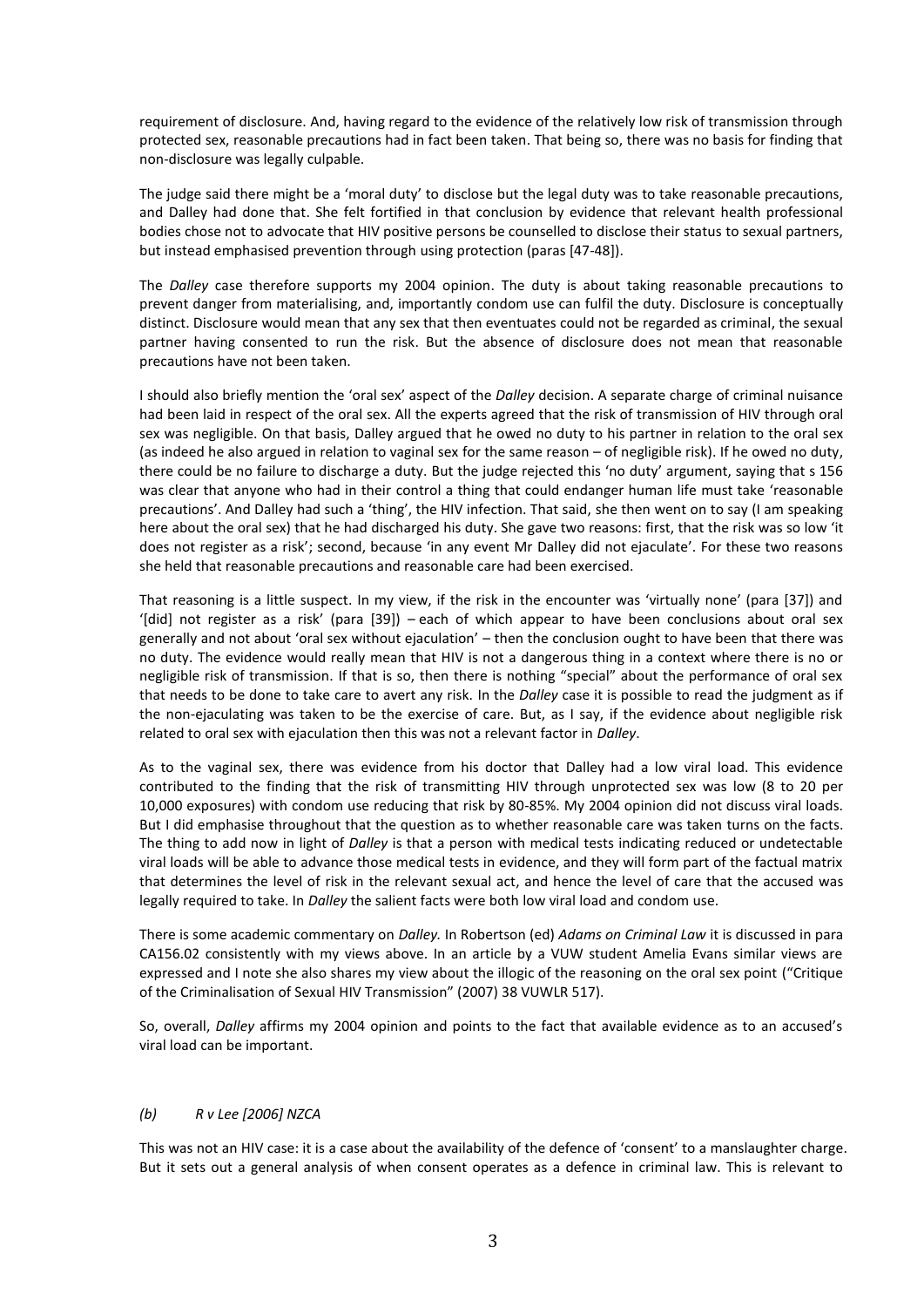whether persons can give a legally "valid" consent to sex with an HIV positive partner, so precluding criminal liability for that partner on criminal nuisance, grievous bodily harm, and (we shall see) sexual violation charges. It is an important case, and it contains some incidental remarks about HIV cases which it is necessary to consider.

Mr Lee was a church pastor who conducted an exorcism on a parishioner over several hours, with the parishioner's consent. This involved the application of physical force by way of pressing on her chest and neck. The parishioner died as a result of that force. Lee was convicted of manslaughter at trial, in that he had applied force amounting to assault as a result of which she died. On appeal, Mr Lee argued that the parishioner had consented to the use of force, but that the trial judge had incorrectly withdrawn the defence of consent from the jury. (The judge had done so because he considered it not legally possible for a person to consent to the use of force causing death.)

The Court of Appeal allowed the appeal. It held that the judge was wrong to withdraw the defence of consent, which ought to have been left to the jury to decide. The judge had wrongly applied a results-based test – that because a death resulted there could be no legal consent to the force that was used.

The Court of Appeal held that persons can consent to the use of force in the context of an exorcism, conduct of which is part of the right to manifest religious belief in s 15 of the New Zealand Bill of Rights Act 1990. The evidence was plain that the victim had consented to an exorcism and to the force it involved – at least up to the end point where from the evidence at trial it appeared she may have been indicating a withdrawal of consent. But whether she withdrew her consent was a question of fact for the jury to decide (indeed, there were other possible explanations for her behaviour in the end stages). Hence the issue of consent should have been left to the jury. If there had been consent then her death might have been an accidental consequence of lawfully applied force (lawful because of her consent).

The significance of this to cases about HIV is as follows. While persons generally may validly consent to activities involving force that would otherwise be assault, there are limits. If the intended force would lead to grievous bodily harm, then courts have said that reasons of public policy dictate that consent cannot be a defence. But not always: amputations are grievous bodily harm but persons can consent to those being carried out by doctors for good reason. In deciding whether public policy requires that consent be ruled out as a defence, a Court will take into account the right to personal autonomy, the social utility or otherwise of the activity, the level of seriousness of the injury intended or risked, the degree of the risk of such injury, the rationality of any consent, and any other relevant factors.

In HIV cases there are two features of this calculus that are especially relevant: the degree of the risk and whether the consent is fully informed. It was in this regard that the Court of Appeal in *Lee* discussed two United Kingdom cases about HIV transmittal, *R v Dica* and *R v Konzani*. I discuss those two cases further below, but it is enough to say here that in combination they establish that, before consent to sex will operate as a consent to assume the risk of infliction of grievous bodily harm through HIV transmittal, the complainant must have been informed (or otherwise know) that the accused was HIV positive. It is not enough that they simply know that all sex carries risks. Their consent must be given with knowledge of the *actual* risk they are about to run.

After discussing those UK cases the Court of Appeal in *Lee* said this:

It may be that the Court [in *Konzani*] thought that consent to unprotected sexual relations could be a consent to the risk of HIV being passed on unknowingly by a person but could not constitute consent to a person having unprotected sexual intercourse while knowing they were HIV positive but without informing his or her sexual partner. *The precaution of using a condom is such an easy one to take and the consequences of HIV so devastating.*

In this paragraph the New Zealand Court is explaining why the English Court of Appeal in *Konzani* felt it had to clarify its earlier decision in *Dica* (something I also explain in a moment)*.* What interests me is, however, is the italicised sentence: that appears to assume that condom use can discharge the duty of care or prevent a finding of recklessness.

The Court returns to the point in para [309] of *Lee* where, in summing up its lengthy decision, it said: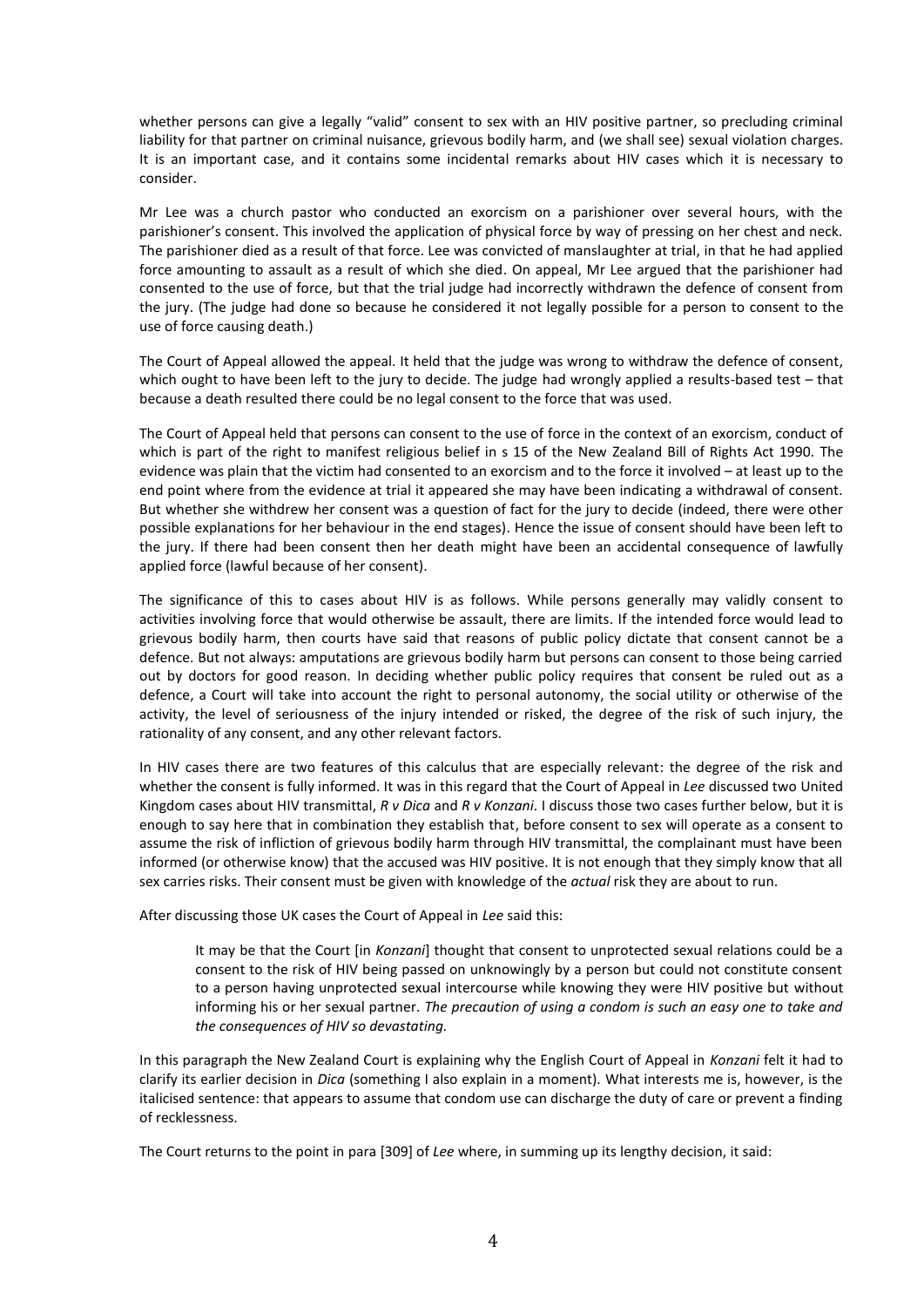Cases such as *Konzani* and *Mwai* suggest that any consent must also be informed. We do not consider that there is anything intrinsically unfair or contrary to principle in such an approach. Normally, if the scope of the activity is understood by the person consenting, then the person will be assumed to have been consenting to any risks of that activity. Where, however, there is a known information imbalance about the risks involved between those giving and seeking consent it does not seem unreasonable to require the person seeking consent to correct that imbalance. *This requirement may, however, be limited to cases where the risk is major because of the very serious consequences if it does eventuate (such as with unprotected sex and HIV)*.

Again, that indicates the Court's view that unprotected sex where the accused fails to disclose HV status may constitute a criminal offence, but that protected sex is different because it is not "major". This, of course, is what *Dally* decided. But because *Dally* is only a District Court decision, the Court of Appeal's passing observation in *Lee* is important as a clue as to how that Court might approach such a case.

I emphasise that *Lee* is not about HIV transmission and so its comments cannot be read as if they set out any legal principle. But it is nonetheless significant that the Court appears to regard the greatly reduced risk in protected sex as militating against the conclusion that only disclosure can negate criminal liability and that use of condoms cannot be enough.

Finally I add that the paragraph just cited from *Lee* is capable of being read as if the information imbalance spoken of (where one partner knows he is HIV positive but the other does not know) might vitiate the consent so as to convert apparently consensual sex into an offence of sexual violation by rape, rather than "merely" an offence of criminal nuisance or grievous bodily harm. But it is clear enough that no such radical shift was intended, and of course the case itself was not even about HIV. This comes out in the next case to be discussed, *M v Accident Compensation Corporation.*

Overall, then, the *Lee* case supports my 2004 opinion that condom use reduces the risk such that there can be a defence to criminal nuisance and recklessness charges. And, further, that a consent to sex after disclosure of HIV status will preclude criminal liability for the disclosing partner.

#### (c) *M v Accident Compensation Corporation* [2006] 3 NZLR 127 (HC)

 $\overline{a}$ 

M claimed for compensation for mental shock arising out of learning that her sexual partner of three years was HIV positive throughout. She had not contracted the virus. A charge of criminal nuisance under s 156 was brought against her partner, to which he pleaded guilty. Whether M was entitled to ACC cover turned on interpretation of the relevant ACC legislation. Ultimately that point reduced to this: cover was available for nervous shock to victims of certain named criminal offences, but criminal nuisance was not one of them. However, if she were able to demonstrate that the act of her partner also constituted sexual violation then she would have been entitled to cover (even though her partner had not been charged with that). That then raised a fundamental question about the nature of consent to sexual intercourse when a partner fails to disclose HIV status or indeed any sexually transmitted disease: might that failure vitiate the consent (because it was not fully informed) such that apparently consensual sex is in fact sexual violation by rape?

This took the High Court into the same issue that the Canadian Supreme Court dealt with in *R v Cuerrier*, a case discussed in my previous opinion and also further discussed below.

The starting point is that in New Zealand, as elsewhere, rape is "sexual connection" without consent. This is an offence in which lack of consent is an element of the charge to be proved by the Crown.<sup>1</sup> Generally the complainant will testify to absence of consent. If an accused can point to evidence suggesting there was consent, the prosecution must prove beyond reasonable doubt there was no such consent. In HIV cases of the type we are concerned with, of course, the sex is always by agreement and so the crucial issue is whether the "consent" is negated by concealment or deceit about HIV status.

Most other offences against the person do not specify that lack of consent is an element of the offence, but the law may nonetheless recognize that the fact of consent negates criminal liability. In the case of s 148 (criminal nuisance) and s 188(2) (grievous bodily harm) consent operates in this latter way.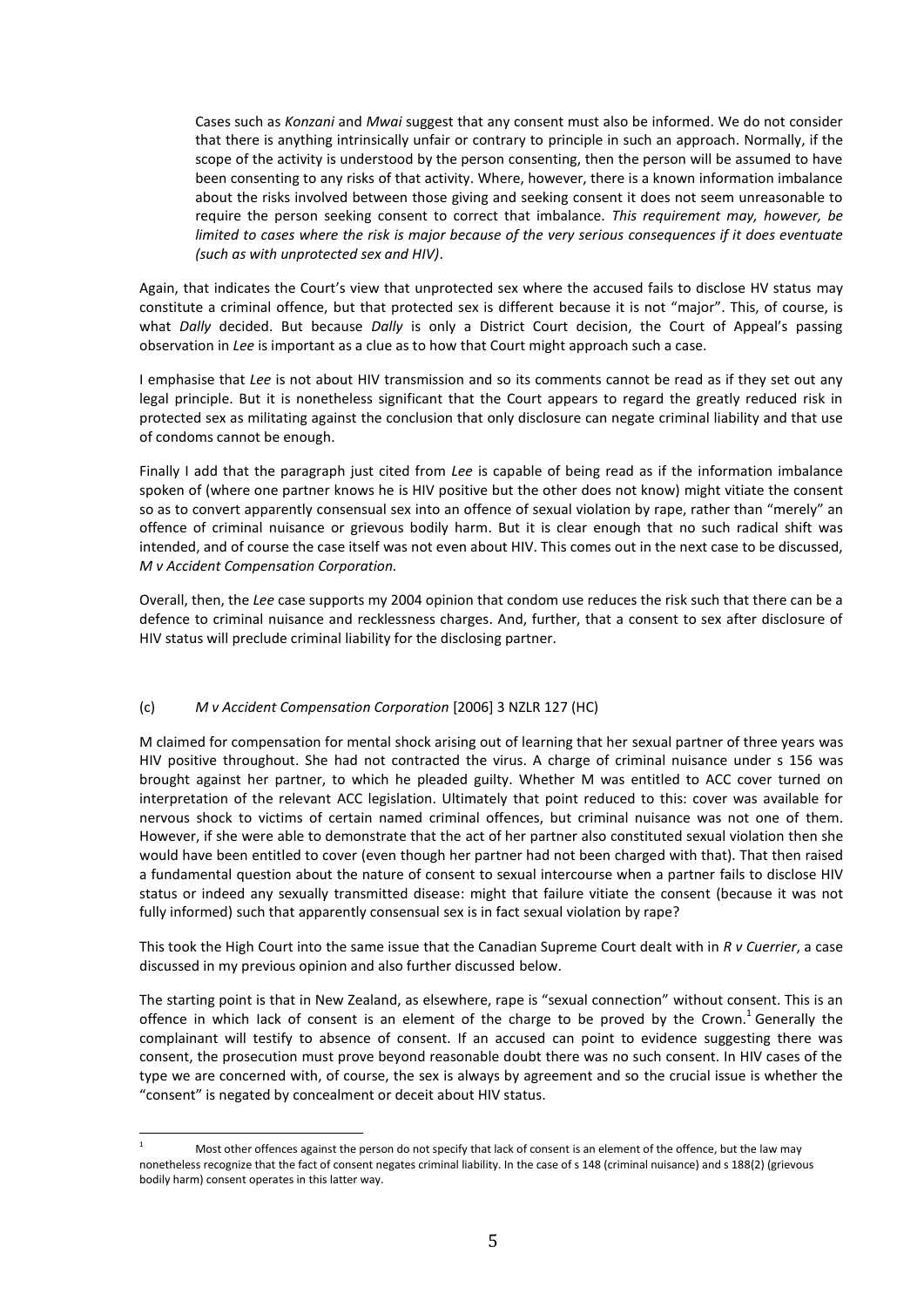In Commonwealth law, this issue has been long recognised as complex. In matters of sexual interaction it is clear that there will often be half-truths, lies and soon-to-be-broken promises. It is a big step to say that deceit about a person's status or intentions vitiates consent so that an act of consensual sex becomes one of rape. No country goes that far. But, significantly, in the English case of *R v Clarence* (1889) 22 QB 23 it was held that a husband who knew he had gonorrhoea committed no offence when he had sex with his wife (who didn't know). The knowledge imbalance on that issue did not, said the court, alter the fact that the sex was consensual. *R v Clarence* was also the notorious case that said a wife is deemed to consent to sex with her husband such that there could never be marital rape, and on this aspect it was overturned by the United Kingdom House of Lords in a 1992 case. But *Clarence* remains good law on the issue of consent to sex being effective to preclude rape charges despite non-disclosure of a sexually transmitted disease.

Returning to New Zealand law, it essentially follows the *Clarence* approach as to the efficacy of consent. Deception in sex vitiates consent only in narrow circumstances covered by s 128A of the Crimes Act 1961. This says, in part, that there will be no valid consent if a complainant is mistaken about who the sexual partner *is* (which may happen in the dark or when alcohol is involved), or as to the *nature and quality* of the act (as, for example, when a person is tricked into a sexual act by a person posing as a physician). There may also be other reasons why consent does not count. But so far in New Zealand law is concerned it is *not* the case that ignorance about a proposed partner's HIV status or other STDs means there is no consent. In such cases there is no mistake about who the sexual partner is, nor, it is said, about the nature and quality of the act.

That is why, in the New Zealand cases to date such as *Mwai* and *Dalley*, the charges have been "grievous bodily harm" or "criminal nuisance", and not sexual violation as such.

The argument in *M v ACC* was essentially that New Zealand law should be changed, and that it was competent for a court to change it. The change sought was this: that sexual partners whose consent is not informed (due to non-disclosure of HIV status) be regarded as suffering under a mistake as to the "quality" of the act of sex. Or alternatively, that their consent be disregarded because it is not fully informed (the *R v Lee* case discussed above was said to support this).

Justice Randerson of the High Court declined to accept the argument. After reviewing the Canadian Supreme Court decision in *R v Cuerrier* (which involved interpreting then new Canadian legislation about consent in assault cases) and the two English cases I discuss below, he held that non-disclosure of HIV could not vitiate consent such that the resulting sex amounted to rape or indecent assault. He regarded it as a sufficient safeguard that the offences of criminal nuisance and grievous bodily harm were available in such cases. He considered that if the law were to be changed to require a fully informed consent in order to preclude a rape charge, then it would be difficult to draw the line as to what needed to be disclosed in order for a consent to sex to be informed. What, he asked, of failure to disclose a family history of obesity, or mental or physical disease, to a woman wanting children, or of a failure to disclose a sexually transmitted disease of lesser impact than HIV? Such a complex law change, he said, should be left to Parliament to consider. It was not an appropriate development for a court to make.

That meant that the woman failed in her case, because she could not establish that the sex she had had with her partner amounted to a crime of sexual violation. Her consent to sex, though in ignorance of her partner's HIV infection, precluded a finding of rape. But, to be clear, the sex could still amount to criminal nuisance (and her partner had been so convicted) or grievous bodily harm (if she had been infected). As we shall see, this is the position in the United Kingdom as well.

Canada differs. Following a law change and the interpretation given to that law in *R v Cuerrier*, non-disclosure of HIV status is (as discussed in my 2004 opinion) capable of vitiating consent such that there is aggravated sexual assault but only if there is a significant risk of serious harm in the sex act. It was said that condom use might reduce the risk below that threshold, meaning that protected sex without disclosure is not an aggravated assault. So Canadian law is different from New Zealand law on this point. It is significant that the change in that country (which had previously followed the *Clarence* case also) was brought about by legislation.

I am not aware that Parliament is in fact looking at any law change to this area of law in New Zealand.

It follows that there is nothing in the *M v ACC* case that alters my 2004 opinion.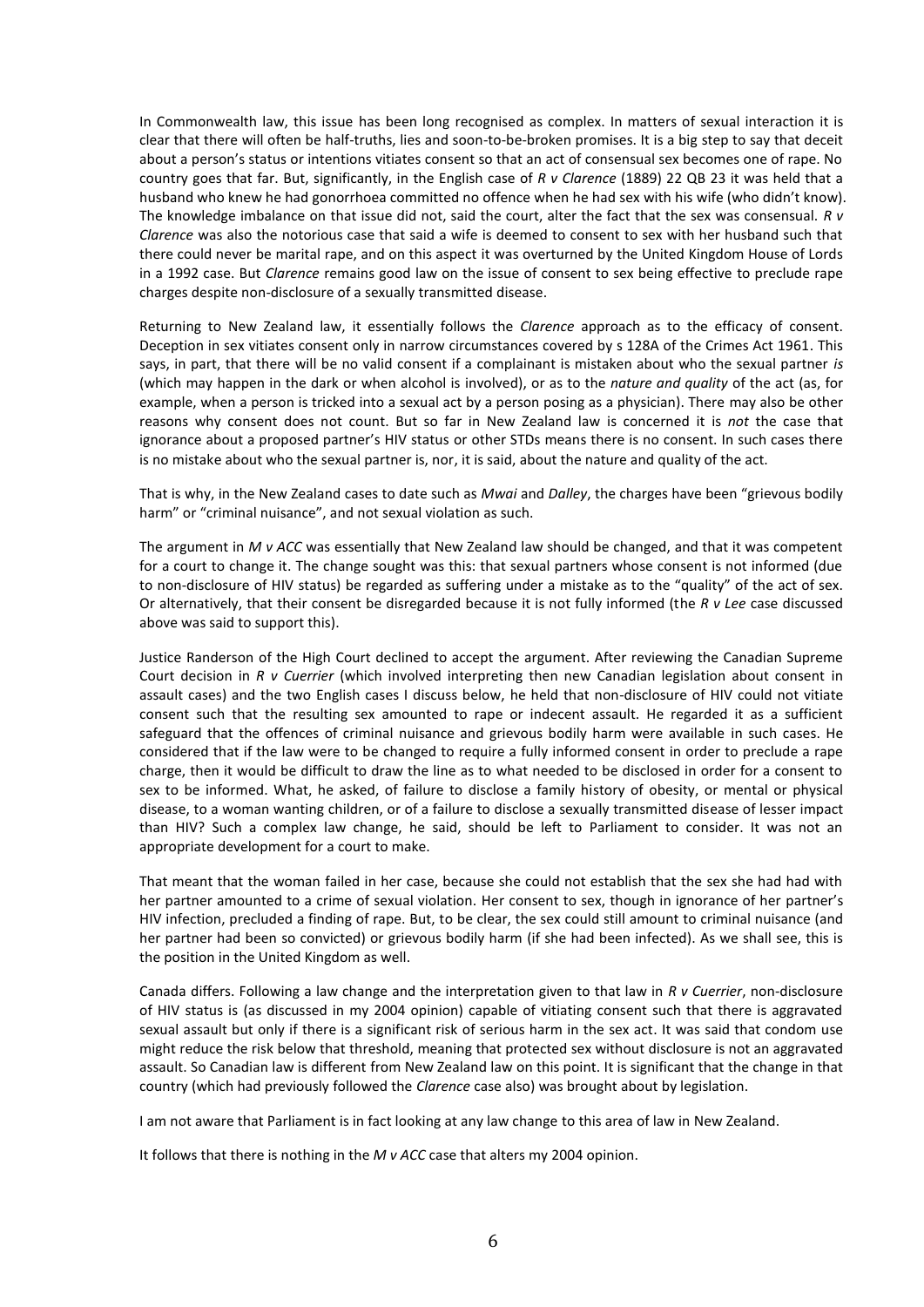#### **2. United Kingdom cases**

## *(a) R v Dica* [2004] QB 1257.

Dica was HIV positive and had unprotected sex with two women. Both became HIV positive as a result, leading to grievous bodily harm charges.

He wished to argue consent. The trial judge had ruled that no issues about consent could go to the jury because it was, he said, irrelevant. His reasoning was that if the women did not know of Dica's HIV status then their consent was not an informed one and not legally sufficient for that reason. But if they *did* know, then their consent was still irrelevant because (so it was said) no person can lawfully consent to the infliction of such serious harm.

On this basis the jury convicted, for recklessness was not contested. Dica appealed against the consent ruling. The Court of Appeal allowed the appeal and ordered a new trial. Its reasons were these:

Assuming first that the accused concealed his HIV status and the women did not know of it, then the women's consent to the act of sex was sufficient to mean that the accused could not be guilty of their *rape*. (This is because of the English law position noted above, shared by New Zealand, that non-disclosure of sexually transmitted diseases, and indeed other types of deceit inducing sex, does not vitiate consent to sex unless the woman makes a mistake as to identity or as to the nature and quality of the act.) Even so, said the Court of Appeal, if there were no disclosure the victims' consent would not be sufficient to operate as a defence to charges of *grievous bodily harm*. Without disclosure, the women would not have known they were running any risk of infection; hence they were not consenting to running that risk.

Assuming, next, that the accused *had* disclosed his HIV status or that the women otherwise knew of it, and that the women nevertheless consented to have sex, the Court of Appeal held that he would indeed have a defence. While the law would not allow consent as a defence for the infliction of grievous harm, that was not the case here. The women were consenting only to a risk (not a certainty) of infection. The Court of Appeal pointed to various reasons why citizens might wish to take risks in relation to sexual matters and indeed other matters. The law should not intervene in such cases, said the Court of Appeal. It was for Parliament, if it wished, to legislate to interfere in this way with personal autonomy and informed risk-taking.

So the conclusion was that the issue of consent ought to have been put to the jury. A new trial was ordered.

#### *Significance of the case for my 2004 opinion*

The *Dica* decision supports my opinion in a number of ways:

First, I advised that disclosure of HIV status followed by consensual unprotected sex would not be a criminal offence. I said that the law would not regard it as impossible to consent to sex that carries a risk (but not the certainty) of infection. That is the view the Court of Appeal took in *Dica.*

Second, while *Dica* was a case about unprotected sex, there was a brief reference to what the position might have been if there had been protected sex only (para [11]):

It was not in dispute that at least on the majority of occasions, and with both complainants, sexual intercourse was unprotected. Recklessness, as such, was not in issue. *If protective measures had been taken by the appellant that would have provided material relevant to the jury's decision whether, in all the circumstances, recklessness was proved.*

This was exactly my point in 2004: that taking protective measures – the use of condoms – is highly pertinent to the factual question of whether there was recklessness; that this is a question of fact for each case; and that there is no legal principle that says that only disclosure can avoid criminal liability.

# *(b) R v Konzani [2005] EWCA Crim 706*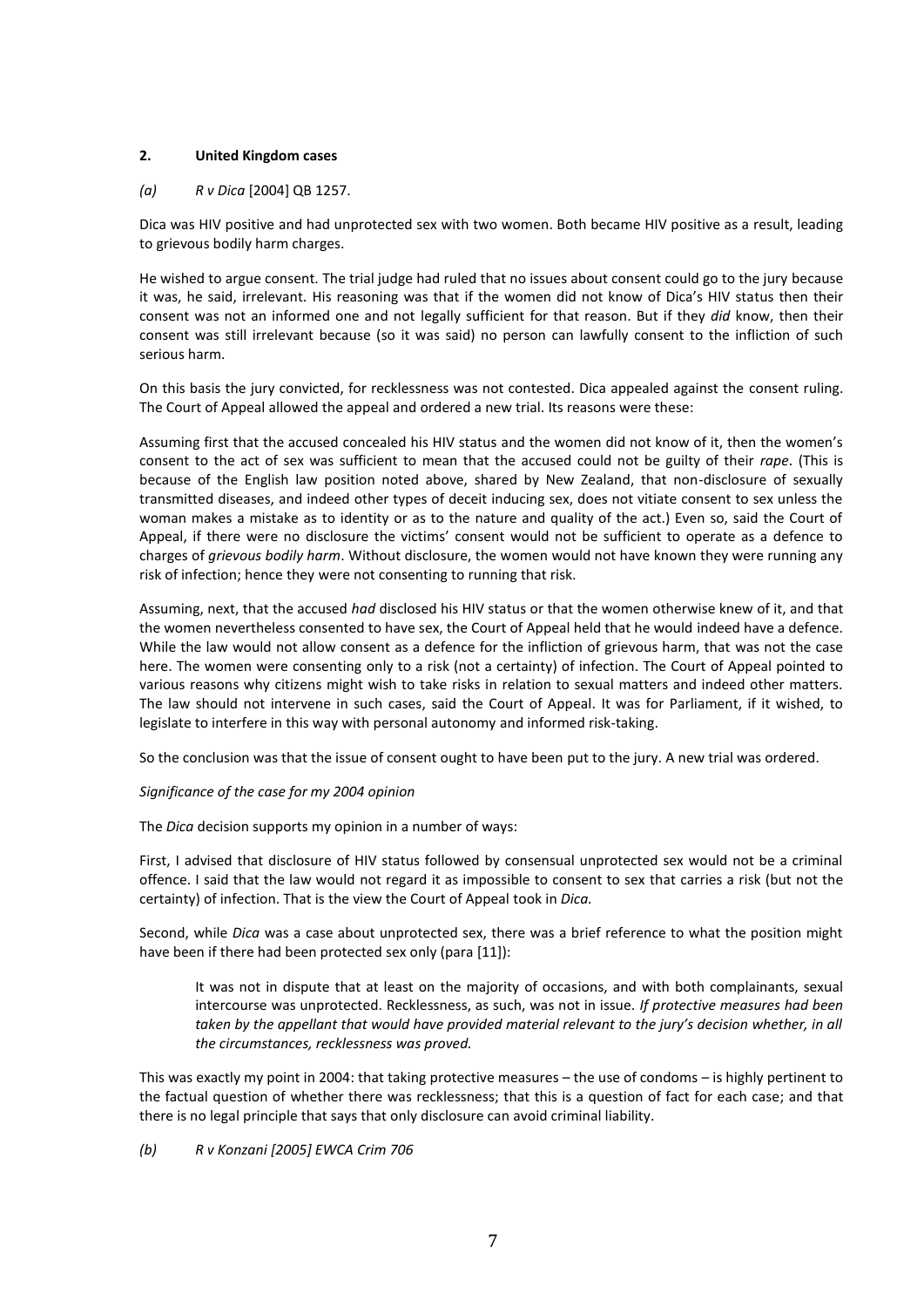In this subsequent case the Court of Appeal had to resolve an issue claimed to have been left ambiguous in *Dica.* Konzani had had unprotected sex with three complainants who each became HIV positive as a result. He had not disclosed his HIV status. He was charged with and convicted of recklessly causing grievous bodily harm. His defence was that, by consenting to sex, the complainants had in fact consented to *all risks of disease associated with sex including HIV*. The trial judge had instructed the jury in a way that did not reflect that defence; hence the appeal.

Konzani's argument would extend the *Dica* case. Recall that in *Dica* the finding was that disclosure of HIV status followed by consent was a defence, as the complainant would then knowingly take the risk. But here it was argued that sexual partners knowingly took the risk of HIV transmission, even if there were no disclosure. They did so because of the *known risk in all sexual encounters*. But the argument to extend *Dica* in this way was rejected, the Court of Appeal holding that (para [42], my emphasis):

If an individual who knows that he is suffering from the HIV virus conceals *this stark fact* from his sexual partner, the principle of her personal autonomy is not enhanced if he is exculpated when he recklessly transmits the HIV virus to her through consensual sexual intercourse.

#### And again (para [41]):

For the complainant's consent to the risks of contracting the HIV virus to provide a defence, it is at least implicit from the reasoning in *R v Dica*, and the observations of Lord Woolf CJ in *R v Barnes* confirm, that her consent must be an *informed* consent. If that proposition is in doubt, we take this opportunity to emphasise it.

The argument for Konzani was, nonetheless, a reasonably plausible one. It is true that most who consent to sex will know that sex carries risks of infections and that HIV infection is one such risk. In *Konzani* the complainants were young and naive but evidence elicited in cross-examination showed that at least one of them knew the risk of contracting HIV through sex. Even so, as already noted, the Court emphasised the crucial difference between '*running* a risk' – as it might be said all sexual partners do – and '*consenting* to a risk'. To consent to a risk, said the Court, one needs to know of it, not just of its possibility. Hence, said the Court of Appeal, there must be an *informed* consent for there to be defence available to a grievous bodily harm charge.

If the argument for Konzani had been accepted it would have effectively transferred responsibility for the avoidance of HIV infection on to the sexual partners of HIV positive persons. That is to say, an HIV positive person who failed to disclose would not attract a criminal sanction. This would have been an outcome that some would support as quite appropriate. It is the view taken by an English academic commentator Matthew Weait in an article "Knowledge, Autonomy and Consent: R v Konzani" (2005) Crim L R 763.

That article is a sustained critique of *Konzani* and *Dica*, and makes principled objections to the Court's reasoning. These include: that the Court's approach does not adequately respect autonomy; that it wrongly builds the concept of "disclosure" into the different question of whether a person is "reckless"; that it is not consistent with a "public health approach" to preventing HIV transmission; and that it is very difficult to draw any sensible line between the HIV context and what might now be argued in relation to *all* sexually transmitted diseases that have serious potential outcomes.

But the Court of Appeal held, as I say, otherwise. If consent is to operate as a defence then it must be an informed consent (given with knowledge that the partner is HIV positive, not just that there is a risk he or she may be). The *Konzani* court did, however, accept that a consent may still be informed *without* disclosure by the accused, such as when the sexual partner is shown to have become aware of the partner's HIV status in some other way (say, by being aware that he was attending a clinic for HIV treatment).

A further aspect of *Kanzani* was this. The accused argued that, because informed consent *can* operate as a defence, a person is also entitled to acquittal if he had an honest but mistaken belief that there was such a consent. As a general proposition of criminal law that is indeed correct. But in *Konzani* the Court of Appeal held that the argument was not possible on the evidence. They ruled that the "consent" about which one is honestly mistaken must be the type of "consent" that would be legally relevant if it existed. In other words, the accused would have had to have an honest belief that each of his sexual partners knew that he had HIV and consented to sex *with that knowledge*. On the facts of *Konzani* there was no such evidence. It followed that there was no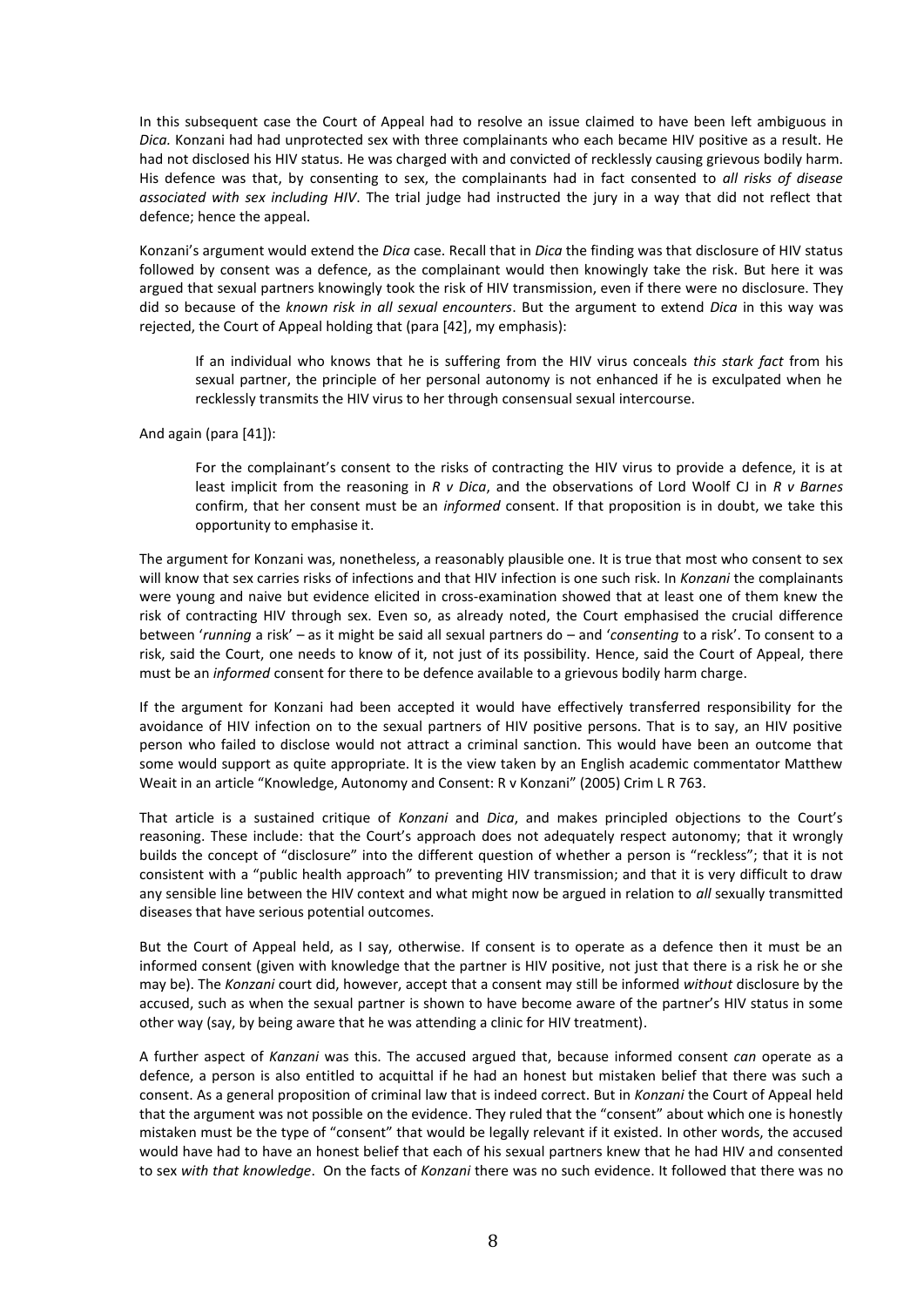basis on which a jury could determine that he honestly believed that each complainant knew that he had HIV. The judges discussed some hypotheticals where it might be possible to say that an accused could have an honest belief that a complainant knew of his HIV status even though he had not told her of it himself (para [44]):

[...] we accept that there may be circumstances in which it would be open to the jury to infer that, notwithstanding that the defendant was reckless and concealed his condition from the complainant, she may nevertheless have given an informed consent to the risk of contracting the HIV virus. By way of example, an individual with HIV may develop a sexual relationship with someone who knew him while he was in hospital, receiving treatment for the condition. If so, her informed consent, if it were indeed informed, would remain a defence, to be disproved by the prosecution, even if the defendant had not personally informed her of his condition. Even if she did not in fact consent, this example would illustrate the basis for an argument that he honestly believed in her informed consent. Alternatively, he may honestly believe that his new sexual partner was told of his condition by someone known to them both. Cases like these, not too remote to be fanciful, may arise. If they do, no doubt they will be explored with the complainant in cross-examination. Her answers may demonstrate an informed consent. Nothing remotely like that was suggested here. In a different case, perhaps supported by the defendant's own evidence, material like this may provide a basis for suggesting that he honestly believed that she was giving an informed consent. He may provide an account of the incident, or the affair, which leads the jury to conclude that even if she did not give an informed consent, he may honestly have believed that she did. Acknowledging these possibilities in different cases does not, we believe, conflict with the public policy considerations identified in *R v Dica*. That said, they did not arise in the present case.

#### *Significance of Konzani for my 2004 opinion*

The case is consistent with what I said in 2004. Disclosure can operate as a basis for a consent. If there is disclosure, it will meet the requirement of informed consent.

I did not mention in 2004 the fact that a sexual partner may be held to be aware of the accused's HIV status from some source other than being told by the accused.

The two UK cases are an emphatic rejection of the "sex-has-risks-and-all-should-know-it" approach, and with it, of the idea that sexual participants bear responsibility for themselves. It is worth noting however that these cases involved unprotected sex and that *Dica* at least has the dictum in it that taking protective measures would be relevant to the jury question of whether there was recklessness.

#### **3. Canada**

My 2004 opinion is based to some extent on the Supreme Court of Canada decision in *R v Cuerrier* [1998] 2 SCR 371. A quick review of that case enables the post-2004 Canadian cases to be put in context.

The significance of *Cuerrier* in Canada was that it addressed this question. The relevant Canadian statute allowed consent to be disregarded if obtained by "fraud". That statutory change raised the question whether a departure from the United Kingdom approach to consent set out in *R v Clarence* was intended*.* In other words, was it "fraud" to not disclose one's HIV status to a partner? Or did "fraud" continue to bear a meaning along the lines of inducing a mistake about identity or as to the nature and quality of the act of sex itself?

The Supreme Court of Canada held by majority that there was "fraud" if there was "dishonesty" and that deliberate deceit or concealment of HIV status may count as such. But (recognising that there can be deceit or concealment about all sorts of things in sexual matters) they also said that the necessity to disclose depended on the *deprivation* that the sexual partner might suffer – that is, how serious the harm might be. That was the context in which the Court made the statement that I emphasised in my 2004 opinion (para [129]):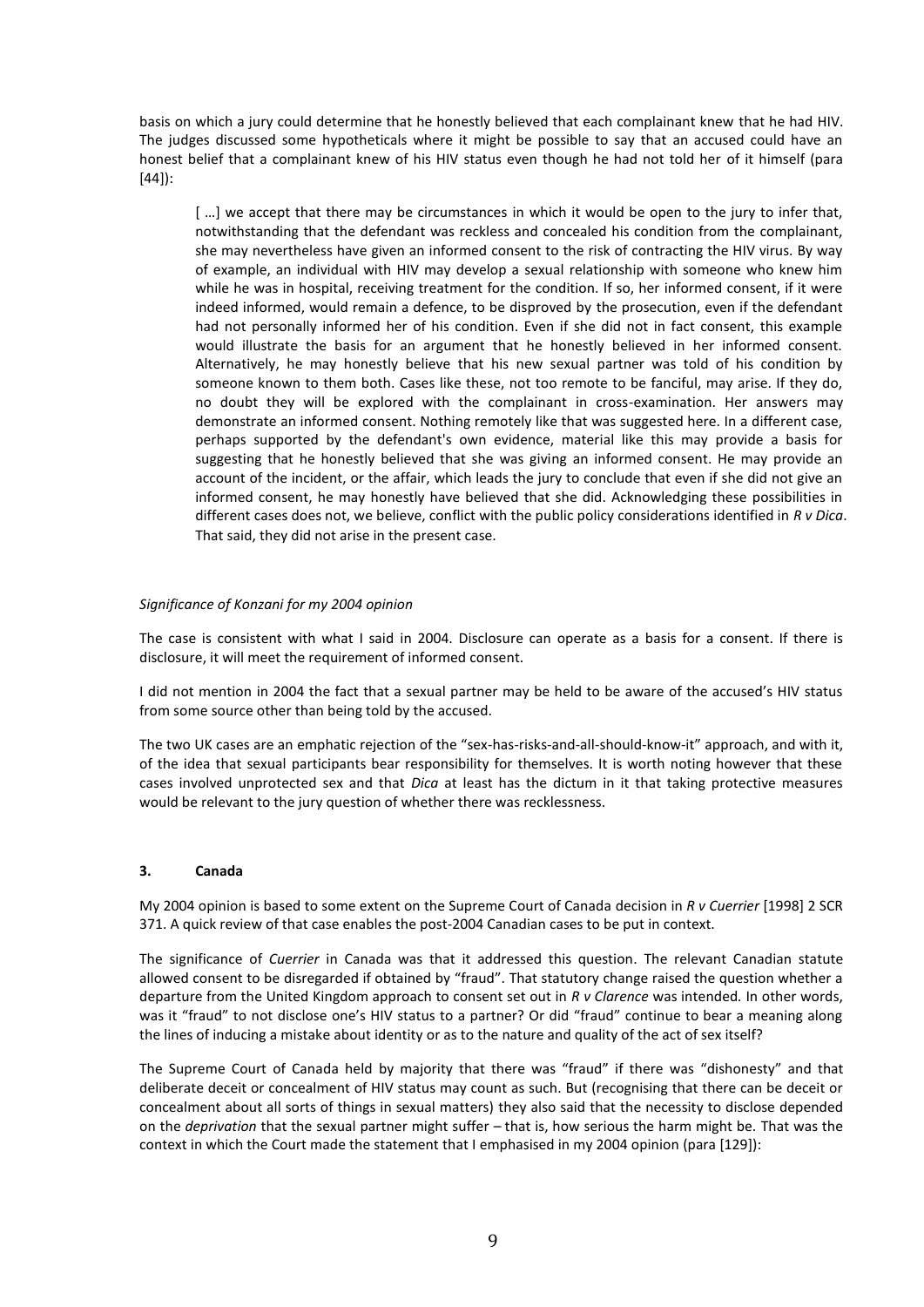*Yet the careful use of condoms might be found to so reduce the risk of harm that it could no longer be considered significant so that there might not be either deprivation or risk of deprivation.* To repeat, in circumstances such as those presented in this case, there must be a significant risk of serious bodily harm before the section can be satisfied. In the absence of those criteria, the duty to disclose will not arise.

In *Cuerrier* there was no disclosure and the sex was unprotected so that proviso was not dispositive. The trial judge had directed the jury to acquit the accused, on the conventional approach that there had been consent to the sex with no mistake as to identity or as to the nature and quality of the act. But the Supreme Court's decision that deception about HIV could vitiate consent meant that a new trial was ordered, for a finding of guilt was possible given the Court's conclusion as to what counted as "fraud".  $^{2}$ 

It is true, as the judge said in *Dalley*, that *Cuerrier* is about different legislation (sexual assault rather than criminal nuisance or grievous bodily harm). That said, it is significant that the Canadian Supreme Court was prepared to recognise that careful use of condoms might reduce risk such that the "deprivation" suffered by a person – that is, the degree of risk to which they were exposed – was too low to vitiate consent and attract criminal consequences. It does not seem a big step to argue that, for the same reasons, careful use of condoms can reduce the risk so that the act of sex cannot count as a lack of reasonable care or recklessness for the purposes of New Zealand legislation. And this of course is precisely what the judge in *Dalley* did conclude. So the *Cuerrier* case is persuasive (but is not, of course, a binding precedent in New Zealand).

It is significant, also, that in Canada this class of case is always brought as one of sexual assault or aggravated sexual assault, even in cases where there is no transmission of the virus. As the post-2004 cases will show, careful use of condoms has resulted in acquittals and even unprotected sex has, in some cases, been regarded as not falling within the definition of fraud on account of the low risk of transmission due to low viral loads.

I now turn to post- 2004 developments in Canada:

# *(a)*  $R \vee \text{Mabior}$  (2010) 79 CR (6<sup>th</sup>) 1.

This was decided in the Manitoba Court of Appeal and is currently on further appeal to the Supreme Court of Canada, with a hearing expected on February 7, 2012. It is to be heard in conjunction with an appeal in *R v DC* (Quebec Court of Appeal, 13 December 2010), a case that I mention next.

*Mabior* was all about the paragraph from *Cuerrier* noted above. It affirms that it has the effect I argued for in my 2004 opinion: that condom use can avoid criminal liability for aggravated sexual assault in Canada, even when there is no disclosure of HIV status.

In *Mabior* the accused had had both protected and unprotected sex with six women. Each said they would not have consented to sex if they knew the accused was HIV positive. At trial he had been convicted of aggravated sexual assault but appealed on the basis that his low viral load and use of condoms meant the acts of sex did not represent a "significant" risk to the women.

The Crown argued on the basis of consent, saying the consequences of HIV were so severe that the slightest risk was serious. In effect, this was an attempt by the Crown to narrow the *Cuerrier* approach severely.

The Manitoba Court of Appeal applied the *Cuerrier* approach, however, noting that advances in medical science – that is, ART – now have a bearing on the seriousness of the risk and, indeed, of the harm suffered by a sexual partner if the risk eventuated.

 $\overline{2}$ The majority on this point comprised 4 judges. Two other judges would have said that "fraud" could not have such a meaning but were nonetheless prepared to interpret it in light of the concept of "fraud as to the nature and quality of the act" which was part of the common law. On this basis they were prepared to extend the idea of fraud as to the quality of the act so that it embraced deceit or nondisclosure about HIV in essentially the same way. The seventh judge would have held that there was fraud if there was dishonesty, *without* the requirement that there be a serious risk of bodily harm. In the result, then, all seven judges agreed that Cuerrier should be tried again because his deceit was well capable of constituting fraud on each of the judicial approaches.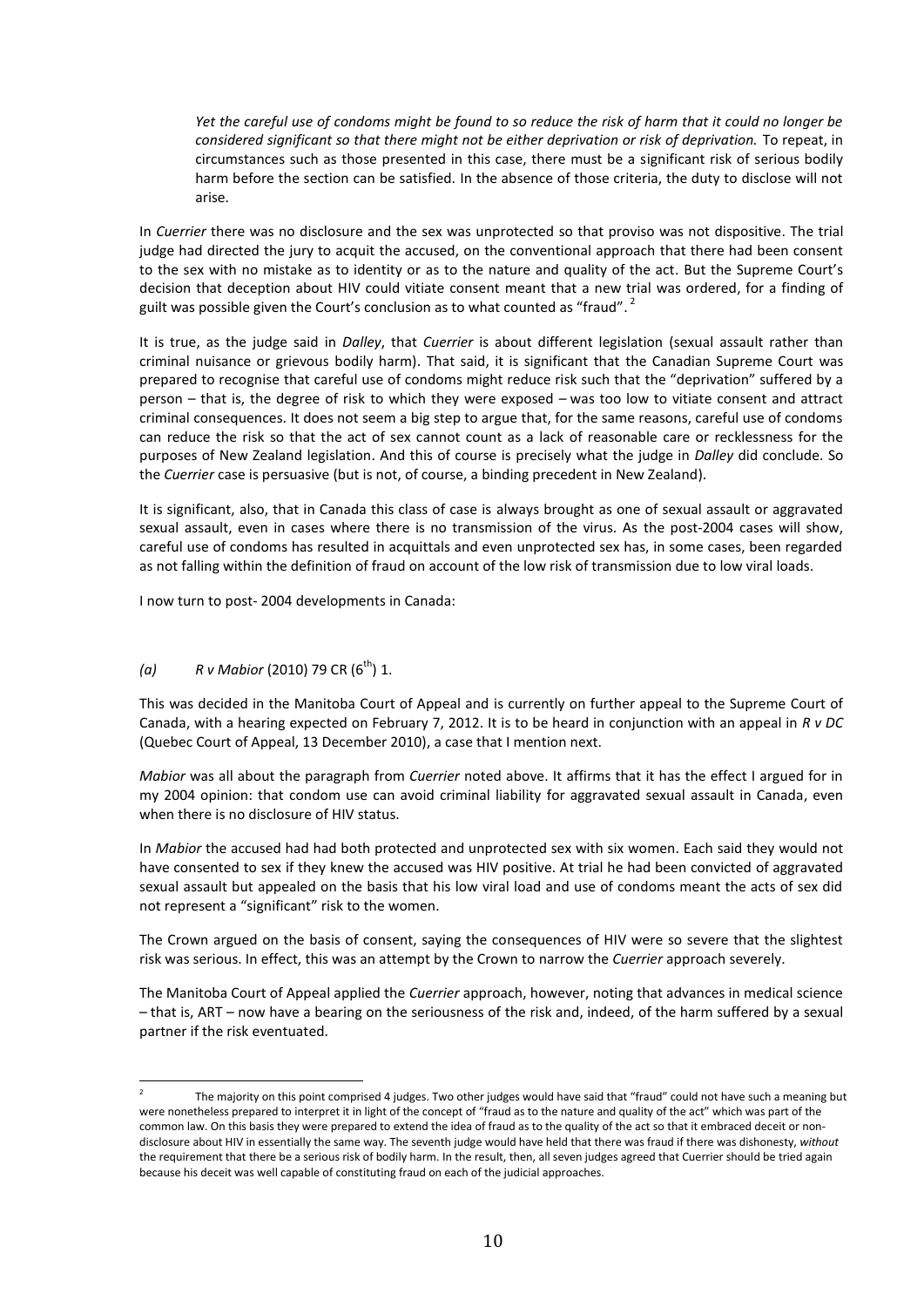As to the nature of the harm, the Court asked whether HIV, because it is now able to be controlled even if not eradicated, is sufficiently serious as to trigger the need for a partner to disclose. But having posed that question the Court rapidly decided it was still sufficiently serious to qualify (para 64):

Nonetheless I do not think that it can be disputed that being infected with HIV subjects an individual to serious bodily harm. Although no longer necessarily fatal if treated medically, HIV is an infection that cannot be cured at this time and is a lifelong, chronic infection. For those who become infected it is a life altering disease, both physically and emotionally.

The Court went on to note that medication must be taken every day, without which the condition is potentially lethal. It also seems that neither party argued that HIV was not sufficiently serious to amount to the level of harm that would attract liability.

I add here that I am confident that a New Zealand court would decide that point the same way, even given the current medical research. That is, it would decide that HIV is a life-altering disease even if able to be managed with medication.

This left the issue of risk of harm. The trial judge had said that even with an undetectable viral load there was still a small risk. So, too, with condom use: it could never eradicate the risk. The accused was convicted.

But the Court of Appeal held that elimination of risk is not the legal test under *Cuerrier*. True, as the seriousness of the risk went up, the chance of the risk occurring might be less for criminal liability to attach. But the legal test was not 'no risk'.

It was, said the Court, a question of fact for every case. Here the Court noted that the medical evidence showed that condom use lowered the risk of transmission substantially. Condom quality and mode of condom use were also important. On the facts of the case, there was evidence of some recklessness about using condoms (an admission that they broke several times during the sex acts, for example).

Importantly, the accused had adduced evidence of his low viral load through the period of at least some of the sexual activity. The trial judge had refused to regard this as relevant, but the Court of Appeal believed it was relevant. The Court noted a Swiss case of 2009 in which, an appeal court had overturned a Swiss man's conviction for unprotected sex (while HIV positive and without disclosure) on the grounds that his viral load was so low that it could not be quantified. Of course, the Swiss case was not a binding authority in Canada, but it illustrated the point that viral loads can rationally be very significant to determining whether a person's conduct was reckless.

The Court of Appeal pointed to the relevance of scientific advances (paras [103] and [104]):

In the decade since *R v Cuerrier*, a substantial body of scientific evidence has established that successful treatment with antiretroviral therapy can dramatically reduce viral loads to levels categorised as "undetectable" by current testing technologies, with a correspondingly measurable impact on lowering the risk of transmission. As indicated earlier, effective [ART] is defined as HIV treatment that stably renders the viral load in blood undetectable (less than 40 copies per millilitre) for at least 6 months.

Since the test in *Cuerrier* is based on a significant risk of serious harm, a trial judge must base his or her decision on what is a significant risk on the evidence adduced in front of him or her, including the medical evidence.

The Court went on to note that a viral load test is for a "moment in time" and that if a dose is missed there may come a point at which a person becomes resistant to the medication, though this depends upon a person's metabolism. Common infections and STDs can lead to fluctuations in the load, and those with undetectable viral loads might experience a sudden spike.

Against this background the Court then reviewed the evidence in relation to each charge against the accused, each corresponding to a different woman. I summarise these findings to give the sense of how the Court regarded the evidence.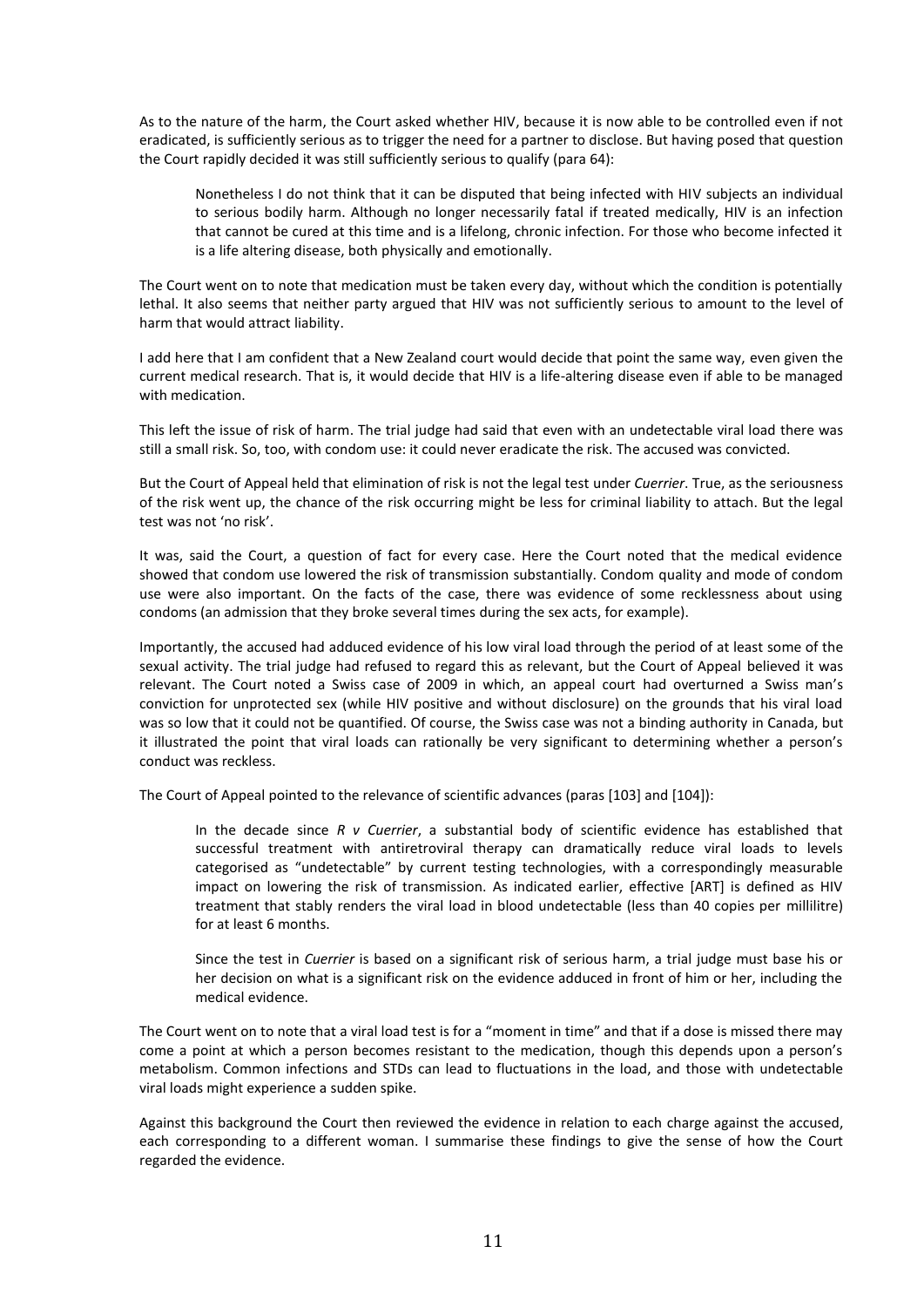*Woman no. 1.* Unprotected sex and viral load at around that time known to be around 6100 to 6300 copies per millilitre. Evidence was that this meant a low but still possible infectivity. Also that he had another STD at the time which heightened infectivity. The Court said a conviction was rightly entered.

*Woman no. 2.* Protected sex but evidence that condoms broke several times and that, in response to that, the accused did not disclose his status. (Prophylactic measures might then have been effectively taken.) His viral load was low for some of the time but not all (500 copies, consistent with low but possible infectivity, but reducing later in the relevant period to around 50 copies). Records showed he was listed as a chlamydia contact by another woman during this period. Held conviction rightly entered.

*Woman no. 3.* One act of protected sex and no suggestion of problems in condom use. Conviction set aside and acquittal entered.

*Women 4, 5 and 6.* Unprotected sex, and viral load was suppressed such that medical evidence was that he was unlikely to be infectious in this period. Conviction set aside on grounds that it could not be proven beyond reasonable doubt that there was a significant risk of serious harm around the time of this sex.

*Mabior* illustrates, therefore, how it is a question of evidence whether or not there is a sufficient risk of harm (such that there would need to be disclosure in order to avoid liability for aggravated sexual assault).

That confirms my 2004 opinion. The same reasons as apply in Canada, to the question whether the risk of harm is so low as to make the consent valid and the acts not illegal, will also be relevant here as to whether the acts are in breach of the duty of care in s 156.

What the *Mabior* case adds to my opinion, however, is the possibility that it is not only condom use that can fulfil the legal duty, but that evidence of low viral loads due to treatment can reduce the risk such that it is no regarded as sufficiently serious even in cases of unprotected sex (and that, as a result, the consent is not vitiated by fraud).

Two final aspects of *Mabior* are relevant. The Court recorded a doubt about whether the case ought to have been brought as *aggravated* sexual assault. To be an aggravated assault there had to be "endangerment to life". It had been assumed in *R v JAT,* which is discussed below, that a risk of serious bodily harm (such as HIV infection) constituted "endangerment to life". But the Court wondered if this remained the case given medical developments that suggested most HIV positive persons will die of a non-AIDS cause if they are compliant with optimal care. The Court still considered there might be serious bodily harm, but perhaps not endangerment of life. The issue was left for another day, and no final decision made. This is not an issue that bears on New Zealand law where the idea of endangerment to life doesn't feature.

Second, and importantly, the Court expressed some disquiet about the implications of following the *Cuerrier* approach, as it had dutifully done. There seemed to be two related strains to this disquiet. One was that persons who were lied to about HIV status could well feel that "the nature and quality" of the sex act was indeed fundamentally different from that to which they consented. Even though the risk may be very small, any risk might be thought to be too big because they "could be 'the one'". In *Cuerrier* the Supreme Court of Canada had decided there should not be such a wide definition of fraud in the area of consent to sexual activity lest it apply too often and "trivialise the issue". Even so, the *Mabior* Court expressed the view that in other contexts the law was well able to determine whether consent goes to the heart of the matter and can do so without trivialising the issue. I take this to be a plea by the Manitoba Court for reconsideration of *Cuerrier* by the Supreme Court of Canada, and indeed leave was granted for an appeal (quite rare in criminal cases).

The second element of concern expressed by the Court about *Cuerrier* was this: if courts are to explore what the nature of the risk of transmission is in particular cases in order to decide whether consent is vitiated by fraud (such that an offence is committed), then this can in fact be very difficult. Scientific evidence about statistical probability is one thing, but inquiries into actual cases are another. When the actual condom used is not available (almost always the case) and the sex was months or years earlier and affected by alcohol, how could the Crown prove that care was not taken if the accused is able to point to some evidence that it was? Similar issues arise with viral load evidence: the ability to show that an accused had a common infection or an STD at the time of sex that might have led to a spike in the viral load may very well prove to be elusive.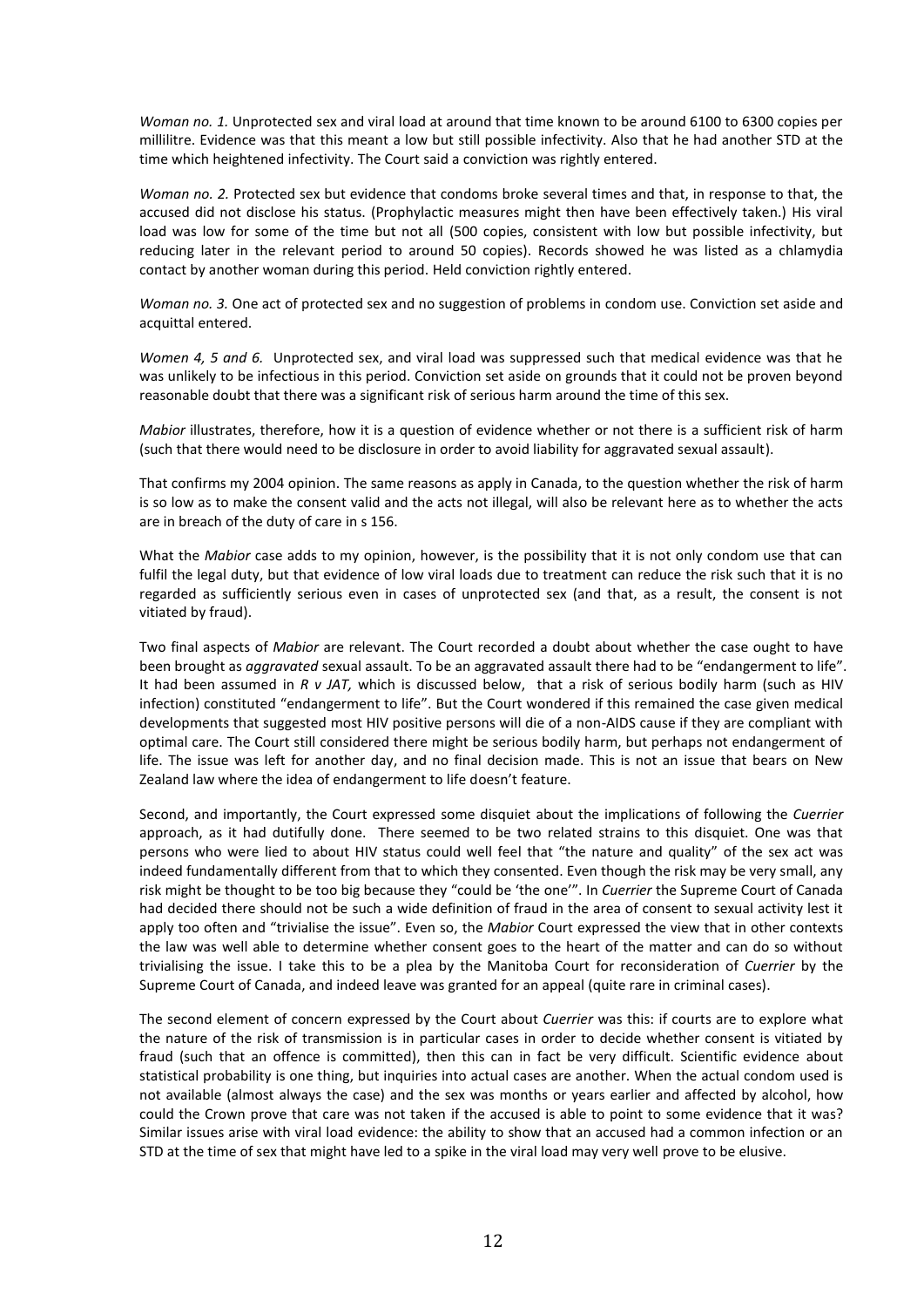These are comments that pertain to questions of onus of proof and who benefits from the inability of the court to be really sure about the true facts. For these reasons the Manitoba Court said that the Supreme Court of Canada may well wish to revisit *Cuerrier* to provide all parties with more certainty.

Finally, in a passage not unlike one in Judge Thomas's judgment in *Dalley*, the Court said (para 156):

I am well aware that respect for one's bodily integrity would favour a legal standard that requires disclosure of facts that so closely impact on one's decision to allow physical intimacies. Everyone would want to be told that a potential partner was HIV positive. Most people would agree that there was a moral and ethical obligation to disclose that information. In reaching the conclusion that I have, I do not condone the behaviour of the accused in this case.

As I say, the Supreme Court of Canada is to hear *Mabior* in late 2011 or early 2012, in conjunction with an appeal in the next case mentioned.

## *(b) R v DC 2010 QCCA 2289 (13 December 2010)*

The female accused was HIV positive and had had one act of unprotected sex with the complainant (who had thereupon become her partner although they were to fall out before these charges were laid). The evidence was that the accused had an undetectable viral load and that the risk of transmission was small but not nonexistent.

The trial judge had convicted saying that although the risk was small the consequences of receiving HIV were severe. The Quebec Court of Appeal reversed and entered an acquittal, saying that *Cuerrier* was explicit that the test was not "no risk" and that it could not be said that any level of risk was significant. There was one act of unprotected sex, and the evidence was that the chance of transmission was 1 in 10,000. It was held that the risk was so low that the non-disclosure did not amount to fraud that vitiated the consent. The *Mabior* case was referred to.

As I say, the appeal is to be heard in the Supreme Court of Canada on 7 February 2012.

#### *(c) R v JAT 2010 BCSC 766*

In this case there were three proven acts of unprotected anal intercourse (and a lie by the accused who said he was not HIV positive when he was). He was charged with aggravated and non-aggravated sexual assault. The complainant was not infected.

The evidence was that there was a risk of transmission of 12 in 10,000. The Supreme Court of British Columbia held (in a trial by judge alone) that this risk was not material enough to establish deprivation sufficient to invalidate the consent of the complainant to sex (and so remove consent as a defence to the charge). This was not a case where treatment had reduced the viral load – the accused's ART had not yet commenced. But the viral load was known (12,000 to 30,000 particles of HV per millilitre of plasma). Evidence as to the transmission risk of 0.12% was based on that load. The judge made several observations en route to his decision: HIV is no longer synonymous with AIDS and death; treatment holds viral particles in check; decreased load means decreased risk of transmission; in the medical expert's 20 years of experience she had never heard of a case of transmission where viral loads were undetectable. In this case, of course, they were detectable. He concluded:

I am not satisfied that a 0.12% risk of transmission of a virus that, while still a serious lifelong harm, is now largely treatable, constitutes endangerment to life. It follows that the Crown has not proved aggravated sexual assault.

Turning then to plain sexual assault, where endangerment was not an element of the crime, the Court asked (as required by *Cuerrier*) whether there was "dishonesty and deprivation". Here there was dishonesty, but was there deprivation?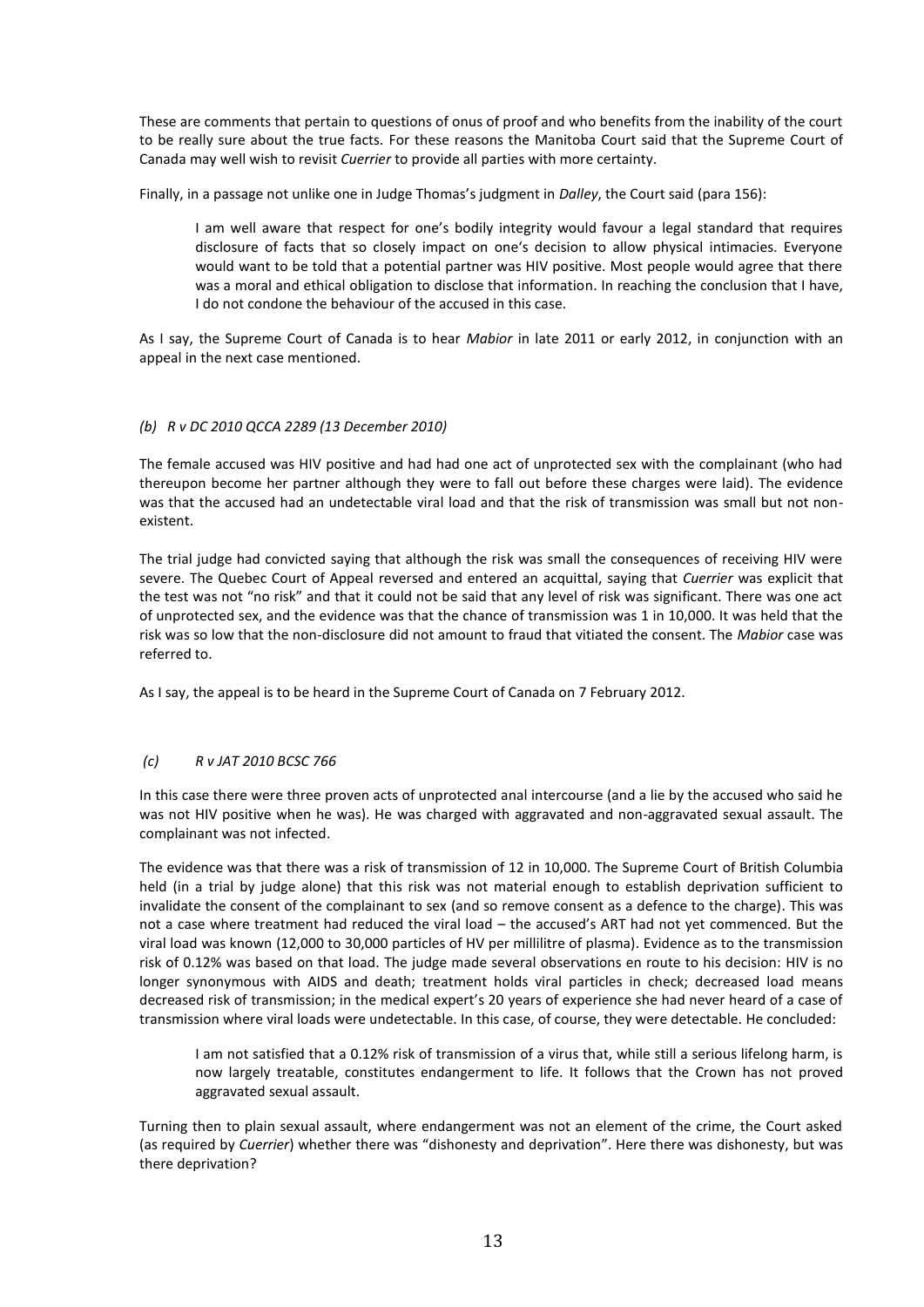The Crown said yes, because the complainant relied on the accused's statement and as a result of the lie he had been exposed to a risk of HIV transmission without his consent. The judge referred to the statute which required a "serious risk". Again, he said, "a risk of transmission of HIV of 0.12% is not material enough to establish deprivation invalidating the consent of the complainant." Acquittal was entered. I note that this 12 in 10,000 statistic is not far from the 8-10 in 20,000 figure that was relevant in *Dalley* (although it then appears from the evidence in *Dalley* that the condom use lowered that figure by 85%: the defence expert said that the risk was 1 in 20,000 with a condom).

So, as in *Mabior* and *DC*, this was an instance of *unprotected* sex *without* disclosure being regarded as sufficiently safe as to not constitute a criminal offence. There is also the idea that contracting HIV is itself no longer as serious as it once was which seems to be a part of the equation in deciding that the risk being run was below the threshold that would negate consent. I will return to that in my conclusions.

#### *(d) R v Wright (2009) 256 CCC (3d) 254*

In this case the accused had been convicted at trial by a jury on 2 out of 3 counts of aggravated sexual assault. None of the three complainants had tested positive for HIV. The defence case on appeal was essentially an extension of the three cases above and involved argument about the way that the burden of proof ought to have been applied. The accused did not point to condom use, but to viral loads. But he had not put any direct evidence in as to his viral load. He was able to lead some evidence from his own doctor's records from which it appeared that he had been receiving ART in the past. But no report on viral loads was available. He argued that evidence of his being on ART raised an inference his viral loads were low and that this was sufficient to create a reasonable doubt as to whether his load was sufficient to create a risk.

The Crown's medical expert had testified as to general statistics about transmission rates. In cross-examination the defence lawyer had attempted to extract from the Crown's medical expert an acknowledgement that, in order to draw any conclusions about the true risk of transmission in a specific case, one had to know the accused's viral load. So the defence argument was essentially this: that once *some* evidence had been led that the viral load might be low, it was for the Crown to prove beyond a reasonable doubt that it wasn't.

The British Columbia Court of Appeal rejected the argument and dismissed the appeal. It said that the Crown was entitled to rely on the averaged risk of transmission in order to prove a charge. It said that the expert's evidence of transmission risk was an averaged figure taking into account all the factors affecting risk, across a large sample. These factors included, said the Court, the possibility of low viral load brought about by ART. That evidence was sufficient to justify the jury verdict. It was not necessary for the Crown to lead evidence about an accused's viral load as part of its case, when it could point to general statistics.

An accused's viral load would lie within his own knowledge. It was for *him* to adduce it as evidence if he wished to advance it to raise a reasonable doubt about his culpability based on a low risk of infection. Here the accused had not adduced sufficient evidence to generate, if believed, a reasonable doubt. True, his own doctor's record showed he was on ART in 2001 and perhaps likely to have a reduced viral load, but the charges related to events around 4 years later. There was no evidence he remained on ART during that period. Hence, said the Court, it was well open to the jury to decide, on the basis of statistics about averaged risks, that the accused presented a risk of serious harm at the time that he had unprotected sex.

Again, this supports the view that questions about reasonable care and precautions, and recklessness, will turn on the facts of cases and the expert and other evidence given. Further, that the evidence must be pertinent. If the doctor had been able to testify that the accused was on ART at the time of the offences, I still doubt that this would have been sufficient evidence to generate a reasonable doubt. I think he would have needed to adduce evidence of actual viral loads.

There are no legal principles that lay down bright-line rules such that "condom use precludes liability" nor that a reduced viral load means there can be no liability even when there is no condom use. As put by a Canadian judge quoted in *Wright* (Justice Donald in *R v T(J)* 2008 BCCA 463, actually the first instance decision in the *JAT* case mentioned above)*:*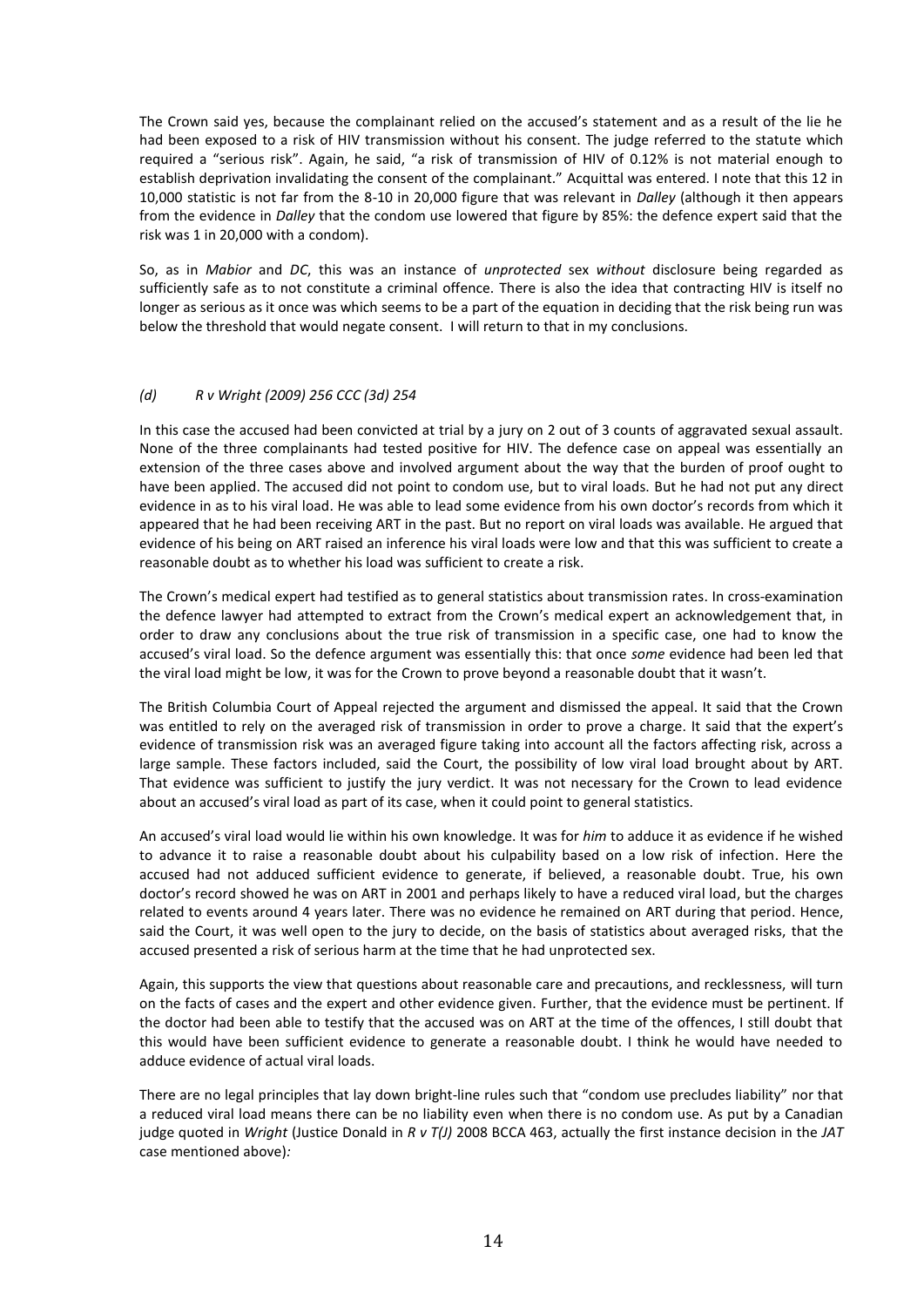*Cuerrier* laid down a proposition of law: a significant risk of substantial harm will vitiate consent when combined with deceit. It did not, in my opinion, purport to prescribe for all cases what facts will determine the significance of the risk.

That is correct. When law (as applied by judges in interpreting statues) contains words such as "significant", or "reasonable precautions" (as in New Zealand) the question whether any particular risk is "significant" or whether what was done was "reasonable" is a question of fact for the jury or judge, to be decided on the evidence in the case. I return to this point in my final review below.

## **4. Australia**

#### *(a) Houghton v Western Australia* (2006) 163 A Crim R 226 (Western Australia Supreme Court)

This was an appeal by the accused on several grounds against conviction for grievous bodily harm occasioned through having sex as an HIV positive person. Not all grounds are relevant to the present question.

The complainant became HIV positive as a result of unprotected sex with the accused but at the time of trial had no symptoms and needed no treatment. The question was whether she had suffered bodily injury. It was held that she *had* suffered an injury, because (so the expert medical evidence said) cells comprising her immune system had been damaged and destroyed even though symptoms had not manifested.

Was this *grievous* bodily harm? This had been left to the jury, which had found the accused guilty. The appeal court said it was well open to the jury to reach a guilty verdict because the great likelihood was that the virus would progress and develop ultimately to AIDS. Statistical evidence was adduced about the unlikelihood that a person would remain unaffected.

A further point was that the relevant Western Australian statute required that the infliction of harm be done "unlawfully", and the issue was what that meant exactly. Did there have to be some *other* law that prohibited the conduct? Here, of course, the accused had simply had sex with the complainant and this was not unlawful in itself.

In this context, each of the 3 judges considered the meaning of "unlawfully" as it related to having sex. This led them to consider, amongst other things, the holding in *Mwai* that HIV in semen could be a dangerous "thing" such that a person breached their duty in not taking precautions to ensure it caused no harm. The unlawfulness would then lie in that breach of duty. One of these three judges doubted that *Mwai* was correct – a virus in a body could not, he thought, readily be called a "thing" that a person has under his "use or management" (to use the words of the Western Australia law). The other two, however, thought that it could.

I don't think that this greatly affects New Zealand law, however. The Court of Appeal in *Mwai* has ruled that HIV *is* covered by s 156 and I do not think that will change in consequence of the observation of one judge in the WA decision. In any event, the majority of the WA Court agreed with the New Zealand Court of Appeal.

# *(b) R v Reid [2006] Queensland Court of Appeal 202.*

This was a case of unprotected sex leading to transmission of the virus where the accused had lied about his HIV status. He was charged and convicted of *intentionally* causing grievous bodily harm through the HIV infection (rather than recklessly as in *Mwai*). The issue on appeal was whether the trial judge's jury instruction about the evidence that was needed to establish the accused's intention was correct. By majority it was held that the judge made no legal error and that it was therefore open for the jury to have decided that the accused was guilty of either intending to infect or being reckless as to whether he did infect or not (either of which could amount to intentionally infecting).

This is not germane to the issues in my 2004 opinion, which was not about intentional communication of HIV. But it does indicate how a charge of intentionally inflicting grievous bodily harm may be able to be made out on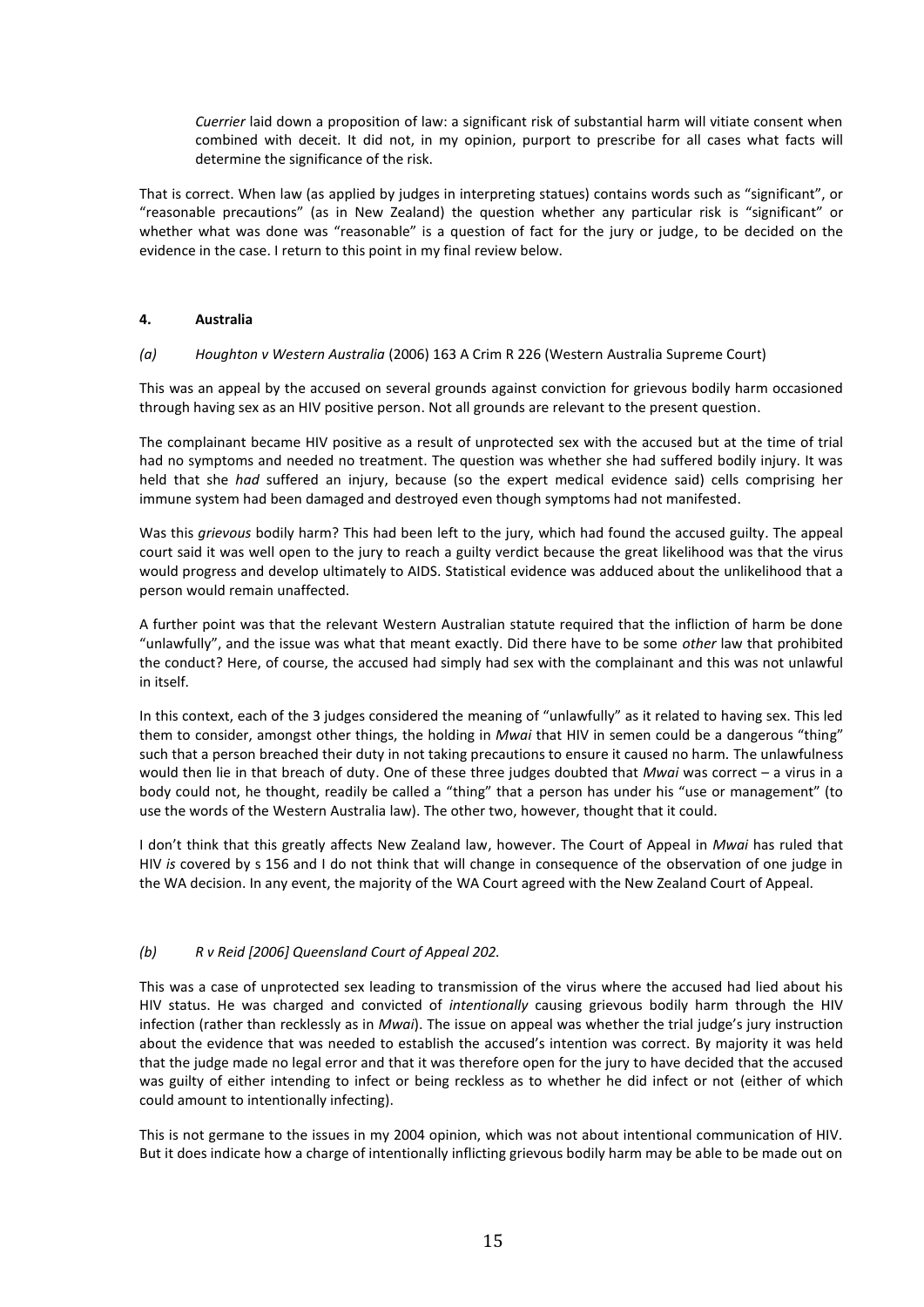appropriate facts. Here the accused had been HIV positive for some 16 years, without taking treatment, by the time he had sex with the complainant. He had not disclosed his HIV status when asked.

## **5. United States**

In the USA most states have enacted specific legislation about HIV transmission and this varies significantly between states. These state statutes predate the success of ART. As a result they are not nuanced to reflect the varying risks of transmission. Nor do many distinguish protected from unprotected sex.

Rather, the usual pattern is to criminalise an HIV person who has sex with a failure to disclose. On the other hand, the statutes generally do allow consent (after disclosure) to operate as a defence, and so assume (as I do) the general ability of a complainant to give a valid consent.

Recent academic commentary on the US statutes tends to criticise the fact that these laws date from a time when HIV was invariably fatal and do not take into account the changing nature of the HIV/AIDS epidemic. I can supply copies of the literature if you are interested.

Beyond that, there is nothing of critical importance in the US developments that would affect the interpretation of New Zealand law.

## **REVIEW**

Here I offer my comments on the current state of the law in New Zealand in light of the above.

1. Consent of complainant, if it is to operate as a defence, must be informed. The necessary information may come through disclosure by the accused, or (probably less likely in practice) in other ways – for example, when the complainant is a nurse who met the accused in the context of his treatment for HIV and so learned about his status in that way.

2. Consent must be given on the basis of actual knowledge of the accused's infection, and not simply knowledge that sex always carries a general risk of many types of infection. This is what I had assumed in 2004 but the recent UK cases require that we should be explicit about this.

3. When condoms are used it remains the case that an accused will be able to rely on scientific evidence as to risk, as well as his careful use, to raise a reasonable doubt as to whether he was reckless or failed to take care. A person who is able to adduce this evidence is likely to be acquitted. *Dalley* of course affirms this.

4. The scientific advances with ART do not introduce any wholly new element. An accused's low or undetectable viral load can be introduced into evidence and will be just one more reason why a reasonable doubt might be found to exist as to recklessness or lack of care. On the basis of the Canadian cases it is likely to be very cogent evidence.

5. The prosecution does not have to offer any evidence about the accused's viral load. They are likely to lead evidence of general statistics as to transmission. It is for the accused to adduce evidence that, if believed, can generate a degree of reasonable doubt so as to result in acquittal. As things stand, an HIV positive person who has sex without disclosure, is potentially able to be charged on the basis of general statistics about the risks of passing the virus to the partner. (I say "potentially" because if the person could produce evidence of viral load during the investigation then it may result in charges not being pressed.) If evidence of low viral load is able to be adduced, then that will form the basis for expert evidence as to the risk of viral transmission which may well lead to acquittal if it shows the risk is very low or minimal.

6. Obviously a key question, in light of the recent Canadian cases, is whether a low or undetectable viral load (whether due to ART or for any other reason) means that (when allied with expert evidence about low or negligible risk of transmission) there will be no recklessness or lack of care even if there is no disclosure and no condom use.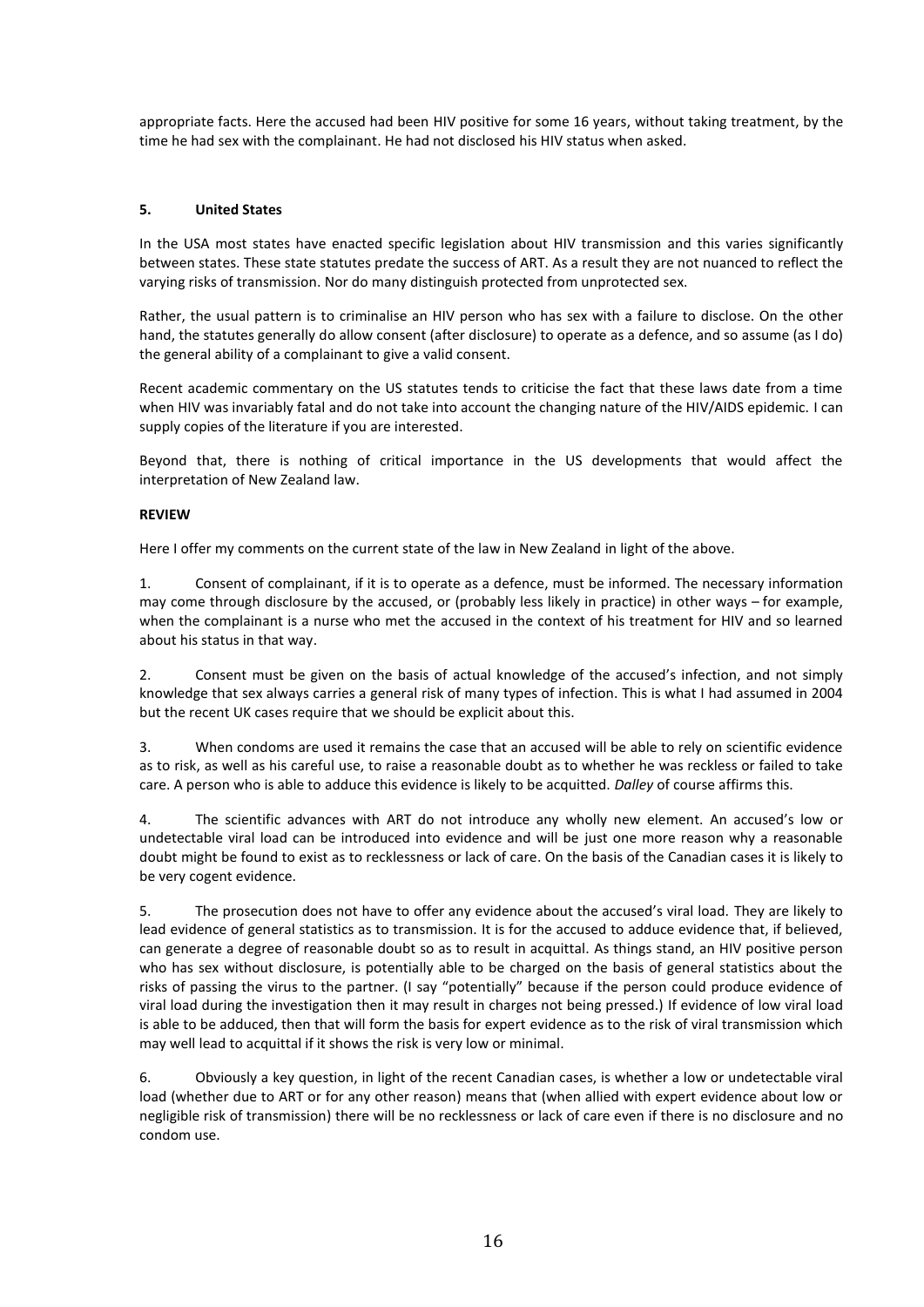As to that, the Canadian cases would suggest that in principle this can be the case. It needs to be remembered though that the Canadian cases are not dealing with the same offence and statutory wording, and so I must examine whether and if so how this makes a difference.

Recall that in Canada the charges in *Mabior* and *Cuerrier* were of aggravated sexual assault and the relevant part of the legal definition was (my emphasis):

> A person commits an offence when (a) *without the consent* of another person he applies force intentionally to that other person …

Lack of consent is made an element of the offence, as it is in New Zealand for sexual violation (but not for criminal nuisance or grievous bodily harm). There then follows the list of situations in which there will be no valid consent. One is when a person submits or does not resist by reason of "fraud" – interpreted in *Cuerrier* to mean deceit coupled with "deprivation" (in turn meaning significant harm or the significant risk of significant harm). That was the context for the observation that the use of protective measures might reduce the risk of HIV transmission to the point where the lack of disclosure does not vitiate consent, and a person could not be convicted of assault or aggravated assault.

In New Zealand the relevant offences are "with reckless disregard for the safety of others" causing grievous bodily harm (s 188) or failing to take reasonable precautions and reasonable care so as to commit "criminal nuisance" (s 145).

There are differences between the Canadian and New Zealand offences. In Canada the risk of harm analysis goes to the question of consent as part of the offence, whereas in New Zealand lack of consent does not feature as an element of either offence. In New Zealand risk of harm is relevant to the standard required in order to disprove recklessness or lack of reasonable care.<sup>3</sup> Even here, however, consent can negate criminal liability for reasons discussed above: that for reasons of personal autonomy it is accepted that persons can give consent to that which might otherwise be a crime.

The question is whether the different offences in New Zealand as opposed to Canada militate against New Zealand law going in the same direction as Canada, such that New Zealand courts might recognise that it is sufficient care, or is not reckless, to have unprotected sex when viral load is sufficiently low to make the risk of transmission very low. In New Zealand the criminality of the act of sex does not directly turn on consent; rather, it turns on whether reasonable care was taken or whether there was recklessness. But the degree of risk does become material in deciding (as we have seen in *Dalley*) whether the care taken was reasonable. The low degree of risk was the very reason that the Court found sufficient care was taken.

So each country reaches in slightly different ways what I think is the same underlying issue. In Canada it is relative smallness of risk that can mean consent to sex is not vitiated by non-disclosure. In New Zealand it is the relative smallness of risk that can mean reasonable precautions were taken (as in *Dalley*) and (perhaps, for we have only the dicta in *Mwai* to go on) that the use of condoms would preclude a charge of recklessly grievous bodily harm in cases where infection results from consensual sex.

I think there is a symmetry between the low risk that precludes a finding of breach of duty or recklessness (in New Zealand) and a low risk that precludes a finding of vitiated consent to sex (in Canada). It might be said that, because in Canada the offence is "sexual assault" or aggravated sexual assault", there is a greater willingness to allow evidence of a diminished risk to negate liability for such a serious offence (and that there might not be the same willingness if a "lesser" charge of criminal nuisance were brought in cases where no HIV transmission occurs). But I don't think that is a true explanation. Ultimately the issue in both New Zealand and Canada is the moral culpability in sexual transactions where precautions are taken and there is no disclosure. I think the same question is reached despite the form of the offences.

So, while the Canadian cases are certainly not precedents in the New Zealand court hierarchy, they have a bearing on how another country's courts have assessed the true criminality of sexual encounters involving an HIV positive person who does not disclose.

 $\overline{a}$ 

I say "disprove" only as shorthand for "adduce evidence that if believed can generate a reasonable doubt as to whether there was carelessness or recklessness".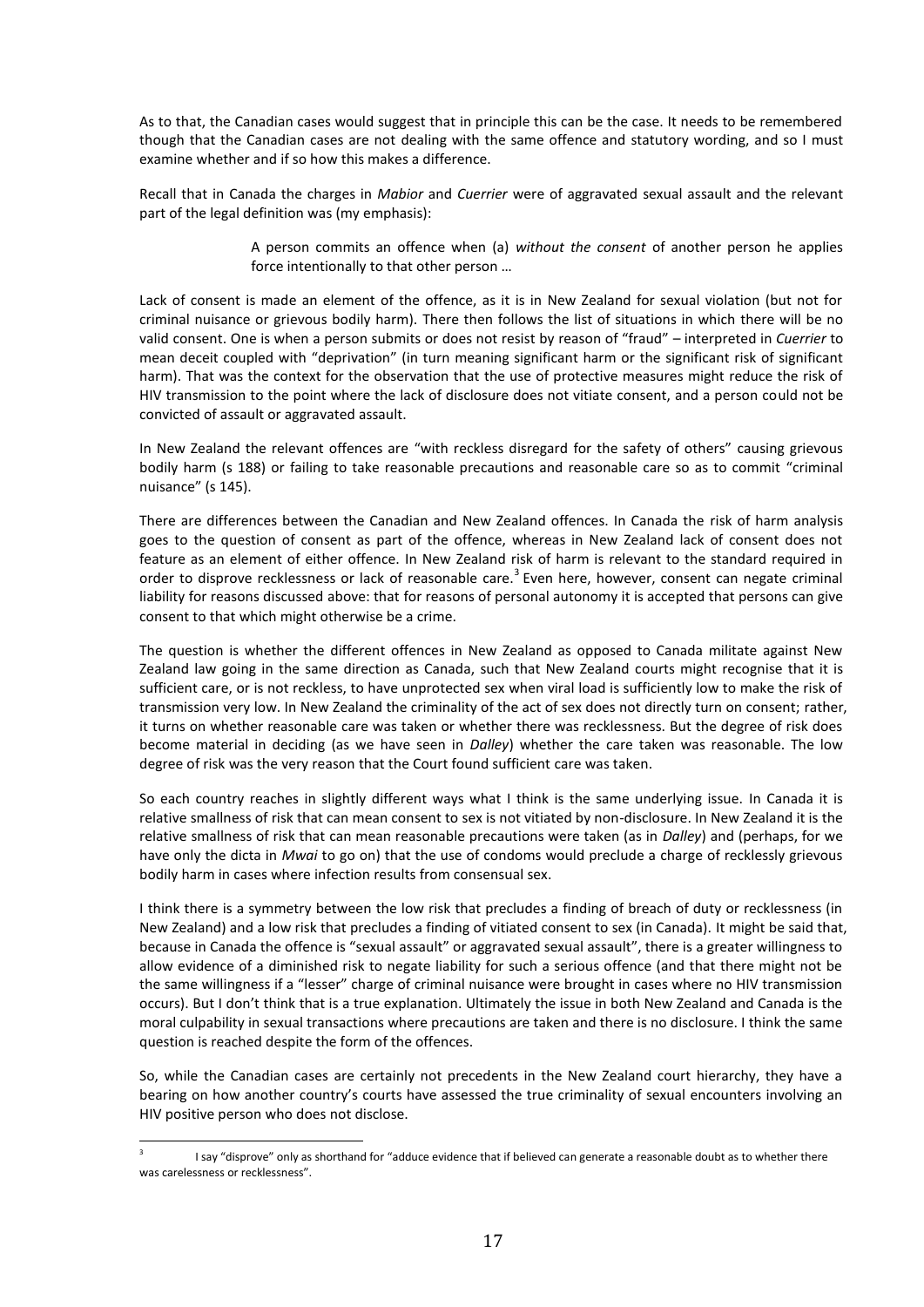The same can be said of the UK position, where the offence *is* grievous bodily harm (for transmission cases) as in New Zealand. As we saw, in *Dica* the UK court held that consent has to be informed if it is to count as a consent that negates criminal liability, but in passing the court indicated that "protective measures" taken would be material to the question whether there was recklessness. Again, that suggests that relative risk affects the standard of care as much as it does whether a consent is vitiated by fraud.

Another way of looking at the issue is this. We have seen that the courts will recognise as legally effective an informed consent to have sex with an HIV positive person. This is because they are consenting not to the infliction of grievous harm but simply to running the risk of it. The risk is not seen as so large as to render it contrary to public policy for consent to operate as a defence. Running such a risk is a legitimate choice for a citizen to make.

To return then, to the question: might the risk of transmission (established by evidence of viral loads and statistics as to transmission rates on the basis of those viral loads) be assessed so low that an HIV positive person would be held not to be reckless, and to have taken reasonable precautions, when he has sex without disclosure and without protections? The Canadian case would suggest that the answer to that question can be yes, in New Zealand, even though the offences are different.

That said, I think it would be very unwise to counsel HIV positive persons along these lines, at least at this stage. Recall that questions of recklessness and reasonable care are factual determinations made on the basis of evidence in an actual case. A person undergoing ART who believes his or her viral load is low or undetectable, but who is charged with an offence, would be placed in a position where he or she faces an evidentiary burden to lead evidence that, if believed, generates a reasonable doubt as to recklessness or lack of care. There are some practical pitfalls that a person might face in assembling this evidence: the possible unavailability of that person's test results, or the results not being sufficiently proximate in time to the alleged offence, or the nonavailability of relevant experts. Further, if people were going to act on this advice they would need to ensure they are regularly tested and are faithful to their treatment so that evidence was available if needed. It could not be gathered after a charge.

Another reason for caution is this. There is the suggestion in *Mabior*, at least, that there are reasons why the Supreme Court of Canada ought to review its *Cuerrier* decision, this time in the context of protected sex and low viral loads. The Manitoba Court hints that in its view, the seriousness of HIV transmission remains (despite its possible management by ART) and that many people might think that even a slight risk should vitiate their consent. The Supreme Court's 1998 *Cuerrier* dictum about protected sex being sufficiently safe was not a necessary part of its decision, for Cuerrier was charged with unprotected sex. So when it decides *Mabior*, the Supreme Court of Canada will be facing this issue for the first time.

I think it would be wise to await that decision and take further advice when it is available, which I would anticipate to be around July or August next year.

In the meantime, I think all that has happened since 2004 affirms the view then taken, and that advances in treatment and prognosis for HIV positive persons will (to the extent they translate into low viral loads and reduced chances of transmission) be further reasons to be advanced in court as to why condom use is reasonable precaution and is not reckless.

The very nature of criminal law in this context does not lend itself to "bright line" rules such as "condom use means acquittal" or "low viral load without condom use is safe". The relevant questions in criminal cases are all factual ones that depend on evidence in the particular case. What scientific advances do is make it more likely the evidence will be available, but they do not change the basic law (that reasonable care must be taken, and recklessness avoided).

Yours sincerely

#### **Paul Rishworth**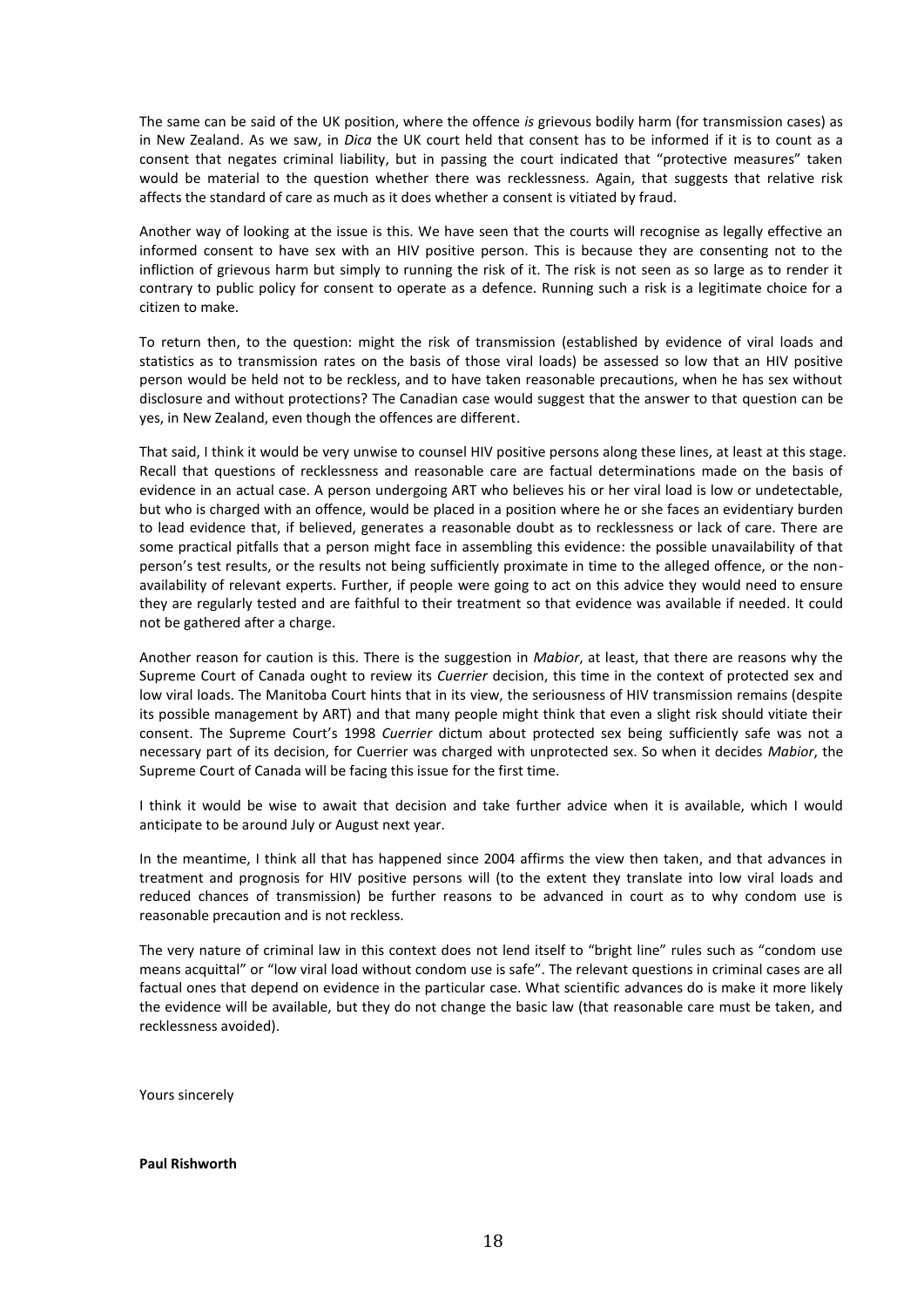17 April 2012

Bruce Kilmister Body Positive Inc PO Box 68-766 Newton

By email: bruce@bodypositive.org.nz

Dear Bruce

# **HIV and criminal liability: the Court of Appeal decision in** *KSB v Accident Compensation Commission* **[2012] NZCA 82**

As agreed I write to advise how the above decision might affect criminal liability for HIV positive persons in sexual matters. In particular, the question is whether it alters the conclusions in my opinions of 2004 and 2011. Those conclusions were, in brief:

- that there is no legal principle requiring disclosure of HIV status before safe, protected sex; and
- that, in such cases, charges of criminal nuisance or grievous harm may be defended by adducing evidence of safe sex (so generating a reasonable doubt that there was breach of duty of care or recklessness).

There is also the further question of what the new decision means for cases of nondisclosure followed by unprotected sex.

# **Summary of this opinion**

The new principle that the *KSB* case establishes is that apparent consent to sex is vitiated if (1) there was non-disclosure by the accused of his HIV status, and (2) the apparent consent was to unprotected sex. This will mean that the apparently "consensual" sex, even between long-term partners, constitutes sexual violation. The case itself concerned unprotected sex and the legal principle is expressly limited to such cases.

It follows that the *KSB* case is highly relevant to situations where there is unprotected sex and one partner, knowing he is HIV positive, does not make disclosure to the other. It signifies that, in future, Police may elect to charge such cases as sexual violation. Until now such cases have been treated as criminal nuisance (where there is no transmission, as in *Dalley*) or grievous bodily harm (where there is transmission, as in *Mwai*).

Though *KSB* was a civil case about the sexual partner's ACC entitlements and not a criminal case against the HIV positive person, it necessarily addressed the question of the latter's criminal liability (on which the former's ACC entitlements depended). Hence it is likely to be regarded as authoritative as to the interpretation of the Crimes Act 1961 and the requirements of a valid consent to sexual connection.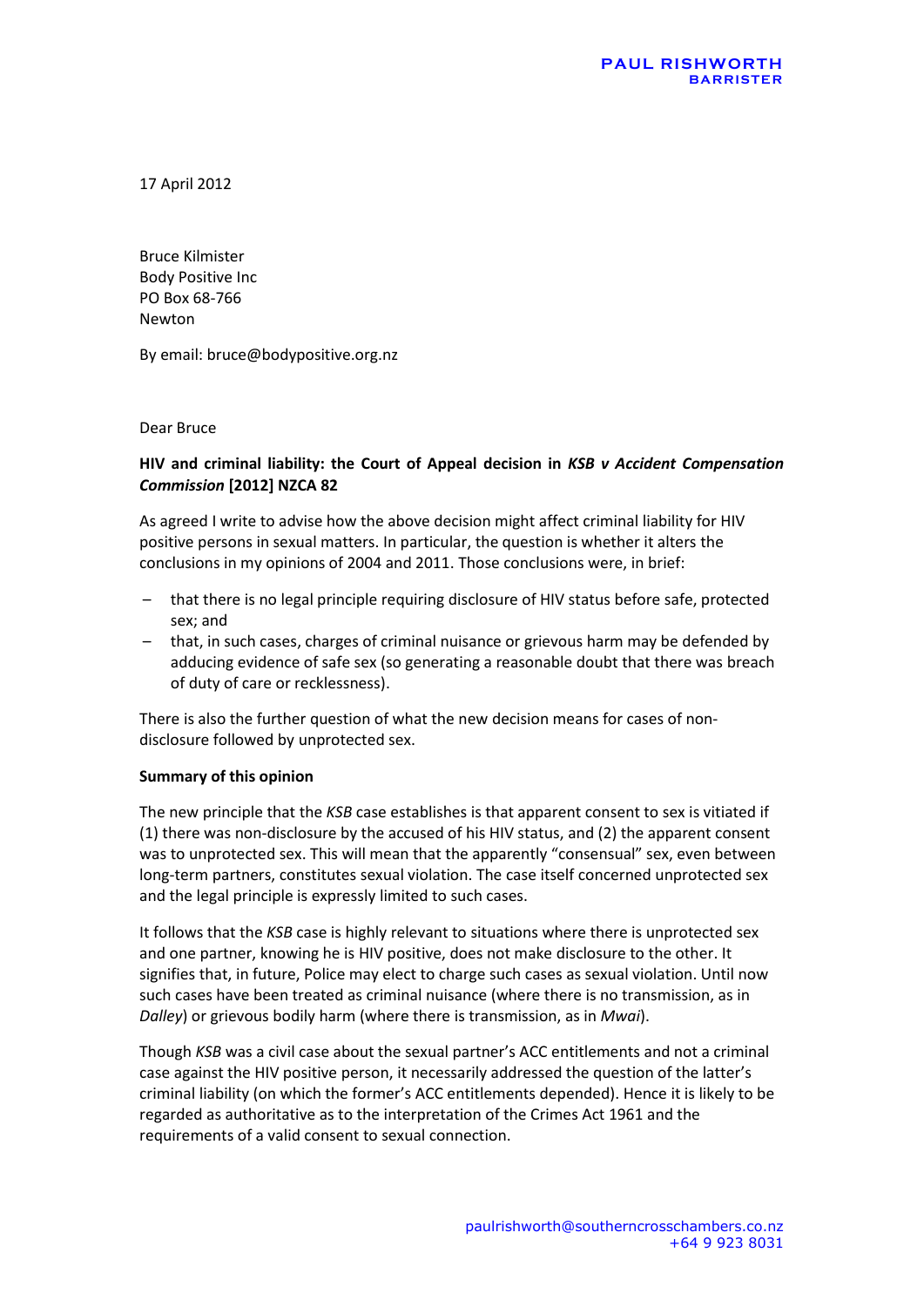In cases of protected sex, which was what my earlier opinions were largely about, I see no reason to revise those earlier opinions. They were to the effect that non-disclosure, without more, does not constitute proof of breach of duty, nor recklessness. Questions of breach or recklessness are issues of fact for the judge or jury in a particular case. Where non-disclosure is followed by *protected* sex (by which I mean the careful use of adequate condoms) it is for the Prosecution to discharge the burden of proving breach or recklessness beyond reasonable doubt. This is likely to be difficult. Careful use of condoms is a fact that tends to negate there being a breach of the duty of care, or recklessness. This was affirmed by the District Court's decision in *Police v Dalley* (in the criminal nuisance context). The *KSB* decision does not speak to these matters.

One particular risk after the recent KSB case is that, though expressed in the context of unprotected sex, the principle might subsequently be extended to cases of protected sex. I discuss this possibility but come to the view it is unlikely.

Lastly, I think that the question should be revisited after the Supreme Court of Canada issues its decision in *R v Mabior*, expected to be in June or July.

I now set out my opinion in more detail.

## **What KSB decides**

*KSB* was an ACC case concerning whether KSB could make an ACC claim for mental shock suffered when she realised that her previous sexual partner had not disclosed his HIV status.

Under the Accident Compensation Act 2001 persons may claim compensation for mental shock if they were the victim of a crime listed in Schedule 3 of the Act. Sexual violation is listed, but criminal nuisance is not. In fact KSB's partner had been prosecuted for criminal nuisance. But it was accepted that KSB could still get ACC cover if the Court were to hold that the partner's conduct *could* have justified a sexual violation charge.

This very same point had been argued in an earlier case, *CLM v ACC* [2006] 3 NZLR 127, a decision of Randerson J in the High Court. I discussed that case at pages 6 to 8 of my 2011 opinion. Randerson J had there held that consensual sex could not be sexual violation unless the partner was misled as to the "nature or quality" of the act. That expression is a term of art that appears in s 128A(7) of the Crimes Act, a section that sets out a number of circumstances in which a person's permitting of sexual activity will not be construed as consent. (It includes consent induced by threats, and so on.) Section 128A(7) deals with cases where a "consent" is induced by deceit about the nature of the sexual act, as when a person is deceived into thinking that her sexual partner is a therapist offering a medical treatment or a doctor making an intimate investigation. Such a person would not have consented to the act otherwise. But, down to *KSB* at least, it had been thought that a person who has sex with her (genuine) partner is a willing participant in the act of sex. She is not mistaken about what she is doing, even if her partner has withheld information about an HIV or other form of infection. This was the orthodoxy since the English case of *R v Clarence* (1889) 22 QB 23, a case in which it was held not to be a sexual assault when a husband failed to disclose to his wife that he had gonorrhoea.

After reviewing relevant precedents, Randerson J affirmed this orthodoxy in *CLM.* As Randerson J put it, there would be very difficult lines to draw if the courts were to hold that consent to sex could be vitiated by non-disclosure or untruths by a sexual partner. What, he asked, of lies about professional status, or marriage intentions, or about one's freedom from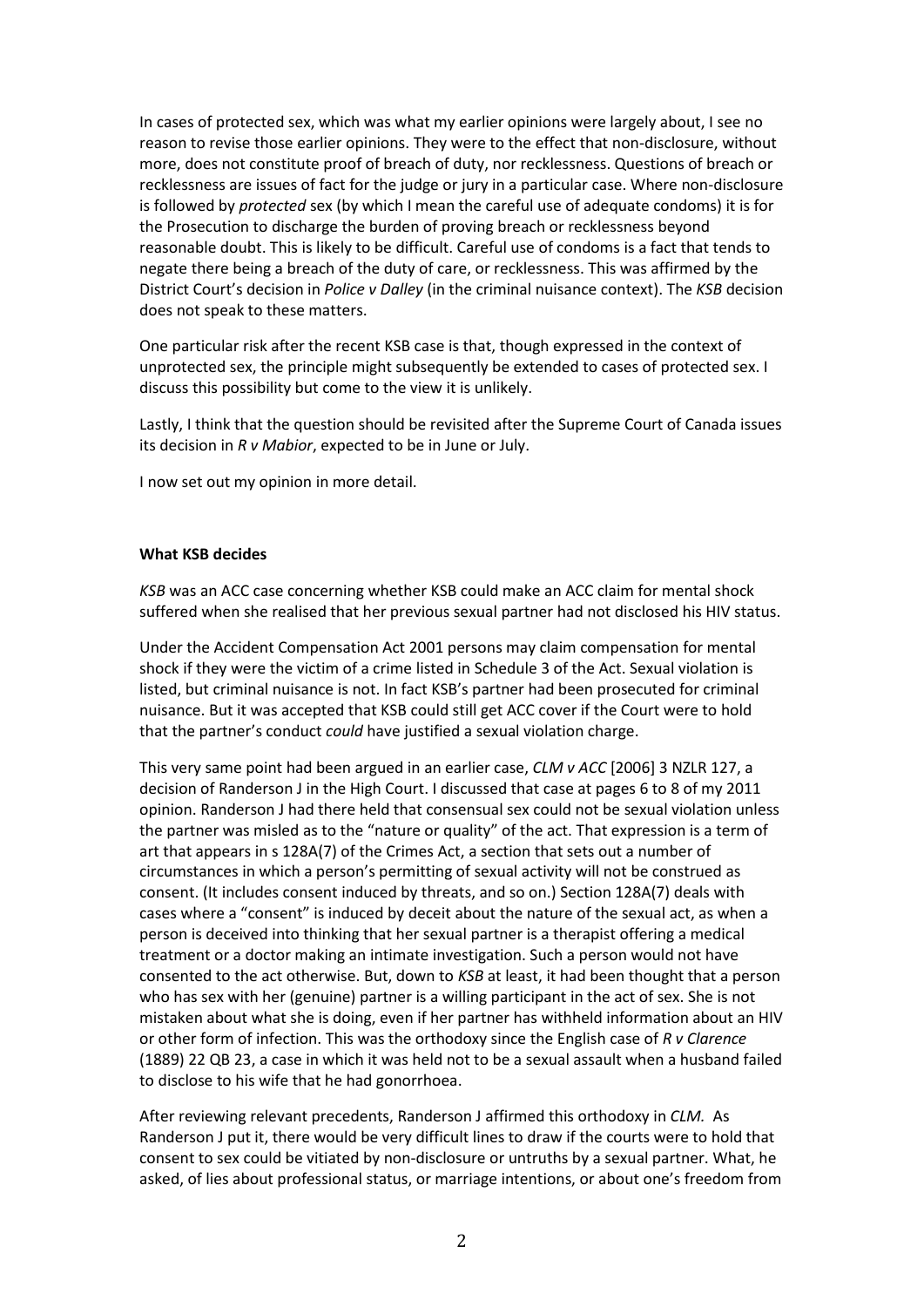genetic defects. Or of lesser communicable diseases than HIV? Could these vitiate consents too? This, said Randerson J, was an area that the courts should not enter but should be left to Parliament.

As the *KSB* case developed it was allowed to proceed directly from the District Court to the Court of Appeal so as to get that Court's ruling on the question. The High Court stage was bypassed with agreement of all concerned, it being acknowledged that the High Court judge would in all probability follow Randerson J's decision. (Technically one High Court judge does not have to follow the decision of another High Court judge, but it is likely they will do so where, as in *CLM*, the earlier decision was very substantially reasoned.)

In *KSB* the Court of Appeal now departs from Randerson J's approach and the previous orthodoxy. While the Court of Appeal recognises the difficulty that Randerson J had pointed to about sexual negotiations and the possibility of lies and untruths, it held that lies or nondisclosure *of HIV status* followed by *unprotected* sexual intercourse are capable of vitiating consent. Whether these features do or do not vitiate consent in a particular case is a question of fact for the judge or jury. In other words, there is no legal principle that the facts of non-disclosure and unprotected sex are sufficient in themselves to vitiate consent. (It may be, for example, that the evidence shows the complainant would have consented regardless of disclosure.) That said, after *KSB*, in most cases it is realistic to think that an HIV positive accused will be convicted of sexual violation if there has been non-disclosure and unprotected sex.

The Court of Appeal decision is limited to deceit or non-disclosure about HIV status.

The Court of Appeal was influenced in its conclusion by the reasoning of the Supreme Court of Canada in *R v Cuerrier* [1998] 2 SCR 371, a case I have discussed in both my opinions. It is helpful to consider that case in more detail than I have done before.

As I explained on p 8 of my 2011 opinion, the starting point is that in Canada there had been a law change, back in 1983, about when consent to sex was vitiated. Until then Canada had had a comparable law to that of the United Kingdom and New Zealand – that deception as to the "nature and quality" of the sexual act could vitiate consent. In 1983 the Canadian Parliament enacted a new law that allowed for consents in all assault cases (not just sexual cases) to be vitiated by "fraud".

Questions then arose as to what counted as "fraud". In *Cuerrier* the Supreme Court addressed these questions for the first time. The possibilities ranged from the narrow meaning – that "fraud" simply meant fraud as to the nature and quality of the act as had been the law in the past – to the broad meaning – that fraud now meant *any* deception inducing consent (and so potentially even a deception by the accused about his professional status or false promises as to fidelity and affection). All judges recognised that some limiting principle was required, for "fraud" could not be given the broad meaning without criminalising much human behaviour, and no-one felt this was the Canadian Parliament's intention.

The majority (four of the seven judges) in a judgment given by Cory J held that fraud denoted an intention to deceive accompanied by a detriment or deprivation. They went on to say that non-disclosure of HIV status would be a matter (amongst others) that would readily count as deceit, but the element of detriment further required that there be a "significant risk of harm" in the sexual act. Careful condom use was given as an example of a possible case where the risk of harm might be reduced to a level where it was not significant, such that otherwise culpable non-disclosure would not amount to fraud.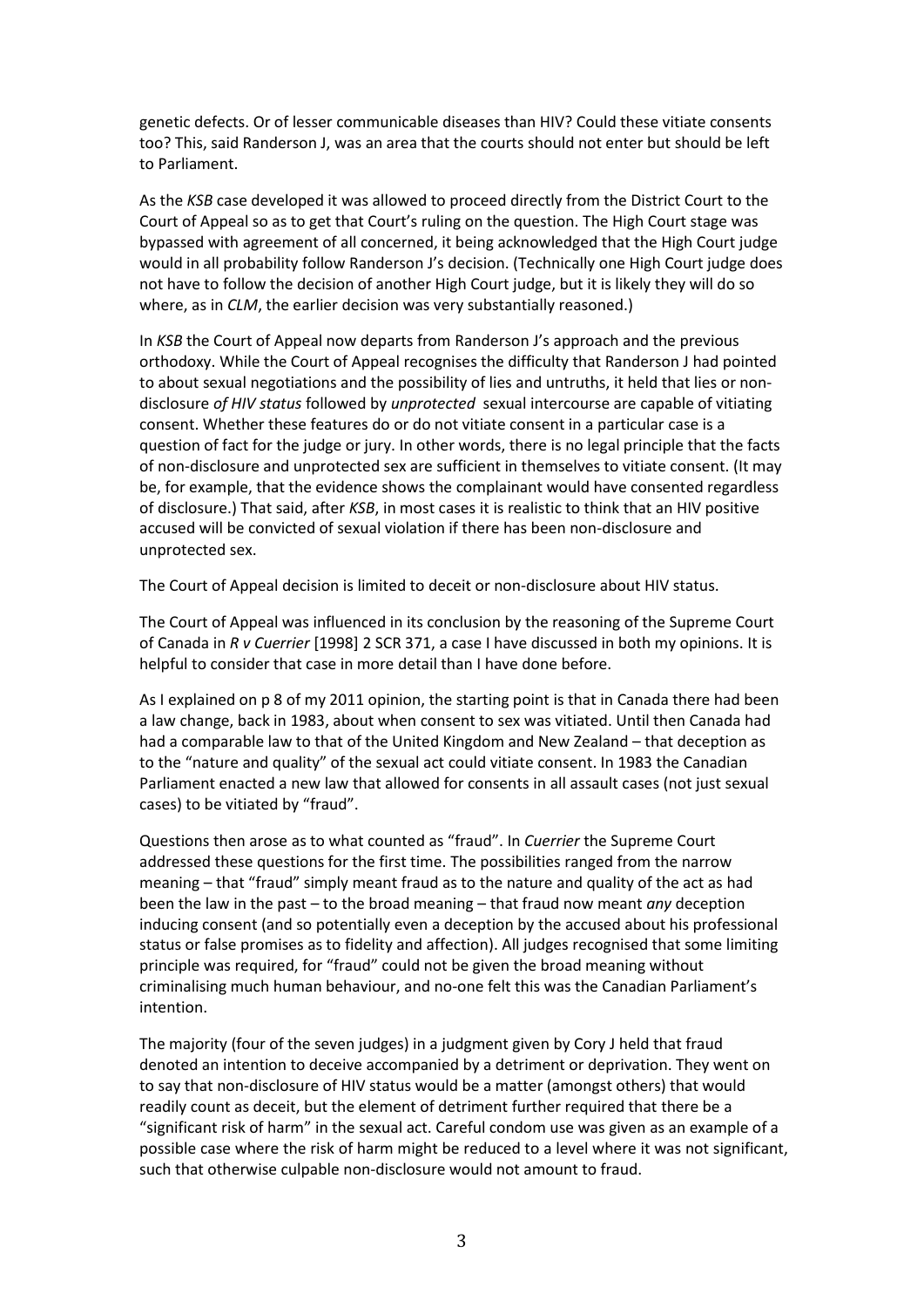In my 2004 opinion I placed reliance on that approach. It informed my view that, in New Zealand, it would not necessarily count as criminal nuisance (under s 145 of the Crimes Act 1961), or recklessness (under s 188), if a person, knowing he was HIV positive, had sex with another without disclosure *while taking precautions by way of safe condom use*. Essentially my reasoning was that the question of breach of duty (or recklessness) was a factual question for each case and there was no rule of law that had the effect of requiring disclosure of HIV status in order to avoid criminal liability. In fact, I suggested, evidence of careful condom use could be led so as to generate a reasonable doubt that there was breach of duty, or recklessness (as subsequently illustrated by *Dalley*).

The *Cuerrier* case itself was, it is true, not about recklessness or breach of duty, but about sexual assault. But in my view it effectively turned on the same sort of concept – that the degree of risk/safety involved in the sexual act would determine whether there was "fraud", and hence whether there was sexual assault. I suggested that, for the same reasons, nondisclosure (when accompanied by safe sexual practices) did not necessarily amount to a criminal offence under ss 145 or 188. Non-disclosure accompanied by *protected* sex was not (in New Zealand) a breach of duty, or recklessness, for the same reasons that (in Canada) it did not reach the level of a sexual violation.

In *KSB* the New Zealand Court of Appeal was effectively addressing the very same issue, although the language of our statute is different. Whereas the Canadian Criminal Code speaks of "fraud", ours (in s 128A(7)) speaks of consent being ineffective if the partner allows the act "because he or she is mistaken as to its nature and quality". Though differently expressed, the two approaches effectively speak to the same situation  $-$  of sex entered into on the basis of non-disclosure of HIV status.

The Court of Appeal therefore regarded the *Cuerrier* case as relevant. It held that nondisclosure of HIV status *will* mean that the consent is vitiated on the basis of a mistake as to the "nature or quality" of the sexual act within s 128A(7). That is, mistakes as to nature and quality can pertain to matters of HIV infection as much as to cases of mistaken identity such as villains masquerading as doctors or therapists. In the alternative, said the Court, they would also regard their decision as justified by s 128A(8), which reads:

This section [that is, this section setting out when "consent" will not count] does not limit the circumstances in which a person does not consent to sexual activity.

In other words, theirs was a new approach to the question of principle ("what counts as consent?") and the legislation was expressly written so as to contemplate that Courts might develop new ways in which consent is taken to be vitiated.

In taking this approach, the Court of Appeal has adopted the limiting principle articulated by a further two of the seven judges in *Cuerrier* (rather than the four judge majority described above)*.*

These two judges, McLachlin CJ and Gonthier J, held that there will be "fraud" if consent is induced by *non-disclosure of the accused's infection with a sexually transmitted disease*. Theirs was advanced as a narrower principle than that of the four-judge majority. Those other judges would recognise the possibility that fraud might lie also in other types of deceit. (Though those judges' further requirement that there be "significant risk of harm" in the resulting sex would certainly have removed almost all such cases from being criminalised – after all, deceit about the intention to marry or be faithful does not in itself make the resulting sex more dangerous). But for McLachlin CJ and Gonthier J their narrower holding (that *non-disclosure of a disease* constituted fraud) removed the need for any limiting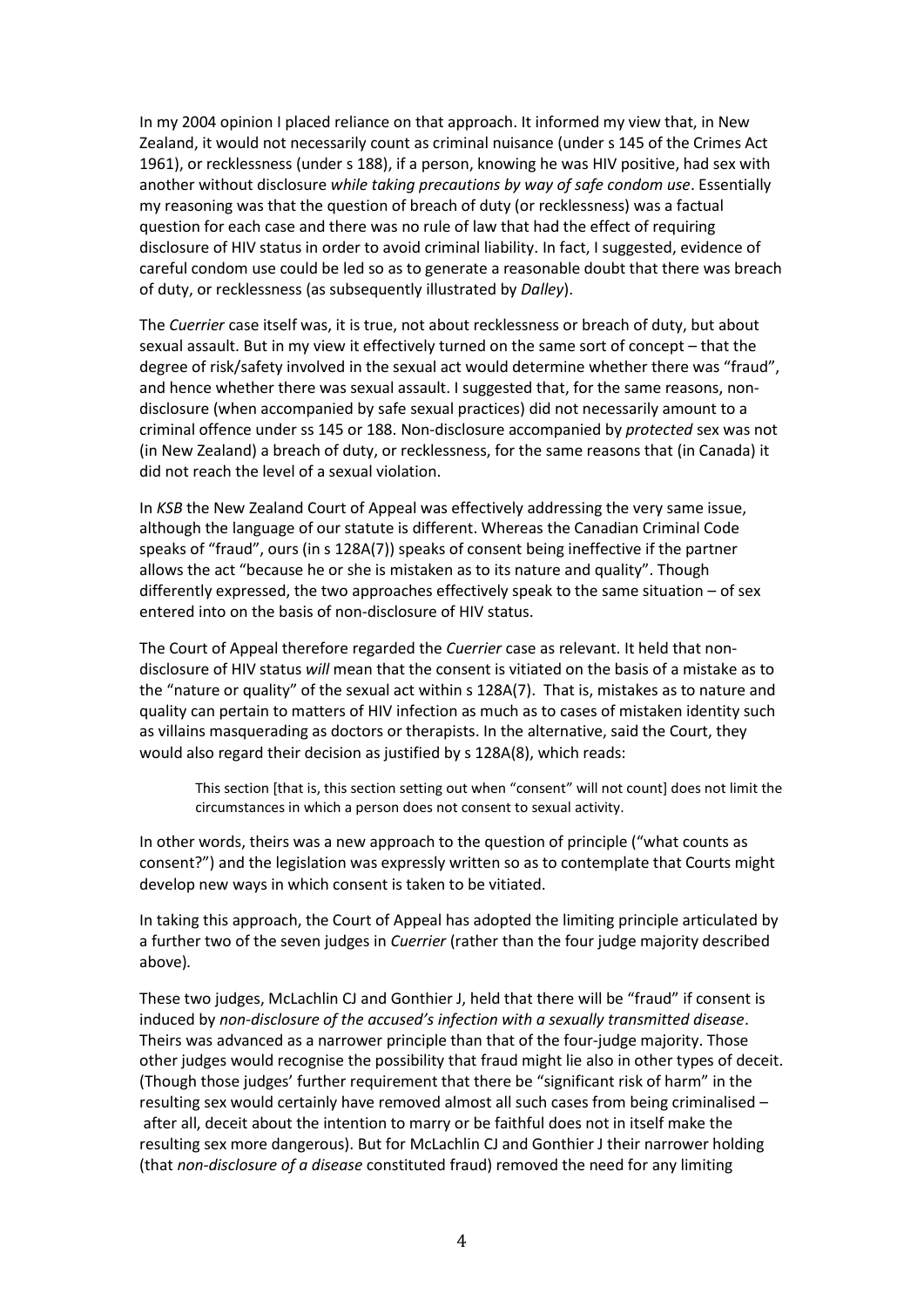principle such as "significant risk of harm", which they criticised as being too vague and uncertain to be a standard for criminal law.

What is significant for present purposes is that McLachlin CJ and Gonthier J expressly addressed the question of condoms when they formulated their approach to consentvitiating fraud. At para [73] they said, in a paragraph explaining why their principle would not drag in (to criminal law) cases that ought not to be criminal:

[P]rotected sex would not be caught; the common law pre-*Clarence* required that there be a high risk or probability of transmitting the disease.

So, in other words, the risk of harm *does* feature, even in their formulation.

The reference to the law pre-*Clarence* is a reference to the leading English case already mentioned, in which the English Court of Crown Cases Reserved first laid down the proposition that only mistakes as to the nature of the act could vitiate consent (and that consent following non-disclosure of sexually transmitted diseases was *not* a mistake as to the nature of the act). What the Canadian judges in *Cuerrier* were alluding to was that in 1888 *Clarence* had actually represented a change in the law from the previous position whereunder non-disclosure of veneral diseases *did* vitiate consent. Their point was that, *when* that had been the law, the requirement was that there be a high probability of infection before the non-disclosure of a venereal disease could count as vitiating consent. In *Cuerrier*, then, their point was that there was no such high probability of getting HIV from protected sex.

Next, in para [74] McLachlin CJ and Gonthier J in *Cuerrier* go on to say (in the context of defending their approach against the charge that it might discourage persons from taking HIV tests):

In addition, the proposed extension of the law is relatively narrow, catching only deceit as to venereal disease where it is established, beyond a reasonable doubt, that there was a high risk of infection and that the defendant knew or ought to have known that the fraud *actually induced consent to unprotected sex.*

Once again, then, the principle is limited to unprotected sex.

In *KSB* our Court of Appeal relies explicitly on the reasoning of these two judges. Further, our Court of Appeal is itself quite explicit that the principle it establishes applies *only* to cases of unprotected sex and cases involving HIV, not other venereal diseases.

At para [98] the Court of Appeal says (my emphasis):

Accordingly, we have concluded that in the present case where there has been *unprotected* sexual intercourse without disclosure as to HIV status, the appellant's consent was vitiated by a mistake as to the nature and quality of the act (s 128A(7)).

Further, at [89] the Court in *KSB* explicitly recognised that "McLachlin CJ said use of a condom would mean there is no fraud". And, then, at [92] the Court said:

We do not have to go beyond the present factual situation, which involves unprotected sexual intercourse and non-disclosure of HIV status.

In effect, both the Canadian and New Zealand courts have now departed from the *Clarence* case, but limiting their departure to the situations where condoms are not used. This is the reason I do not see *KSB* as having any bearing on my opinion insofar as as it relates to liability for *protected* sex.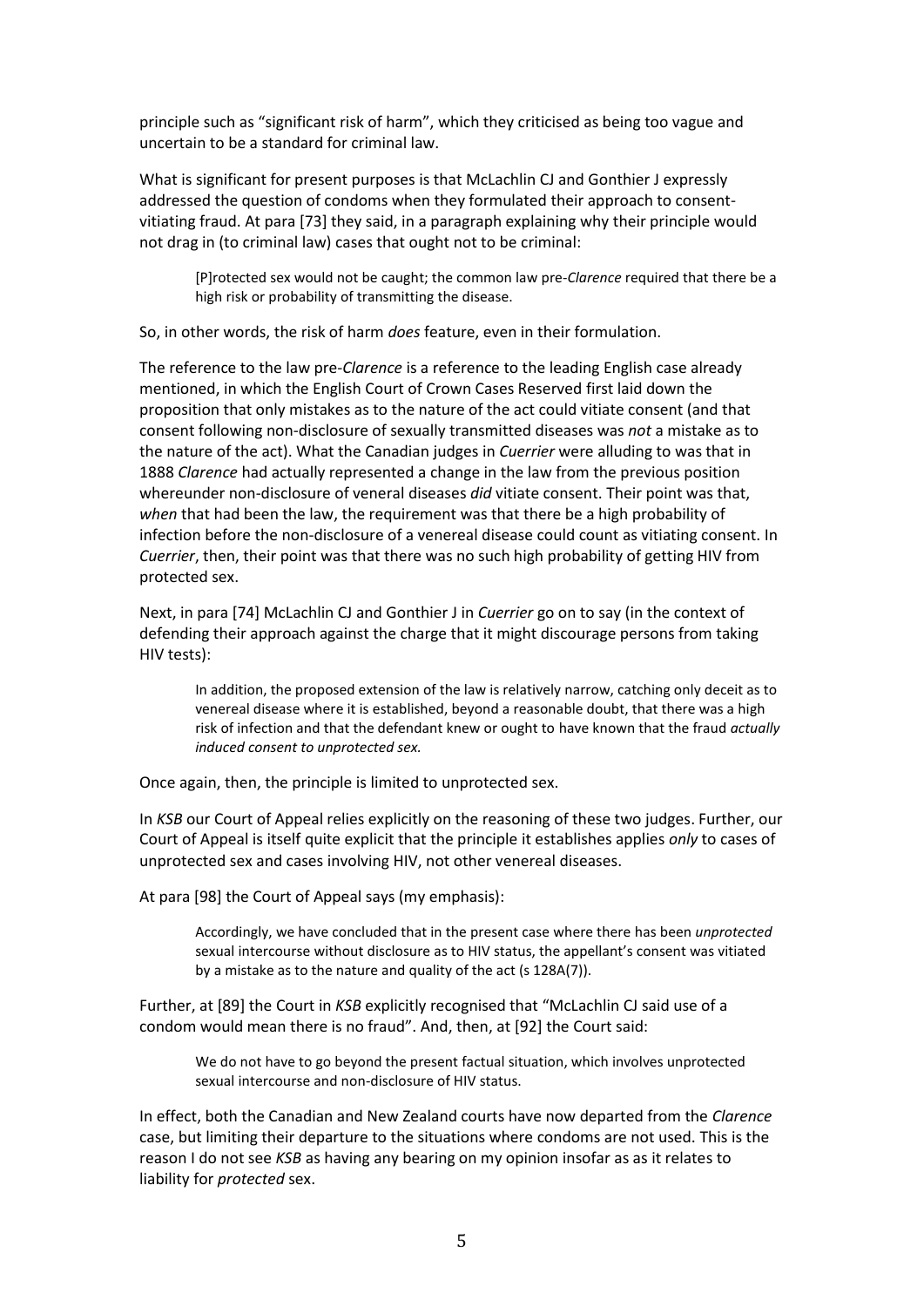Further, while I had relied on the four-judge majority in *Cuerrier* to fortify my conclusion in 2004 that it is not reckless or a breach of duty simply to engage in protected sex after nondisclosure (this because condom use is evidence of care and of absence of recklessness), I could just as easily have relied on the reasoning of MacLachlin CJ and Gonthier J as well. For they too, as I have explained, equate condom use to a reduction in the level or risk *such that sex after non-disclosure ought not to be criminally culpable as sexual violation.*

In fact, the difference between the four-judge group in *Cuerrier* (for whom Cory J spoke) and the two judges (for whom McLachlin CJ spoke) is very small indeed. The Cory group would prima facie include more instances of deceit within the concept of fraud but then exclude most such instances from criminality because they would not lead to serious risks of harm. (Deceit about professional status, for example, cannot lead to riskier sexual outcomes.) The latter two judges, McLachlin CJ and Gonthier J, limit the concept of consent-vitiating fraud to cases of non-disclosure of sexually transmitted disease when condoms are not used. So effectively the same result is reached by the two pathways.

What matters most for our purposes is that both groups would not have wished to criminalise, as sexual violation at least, persons who, knowing they were HIV positive, failed to disclose their status but engaged in safe protected sex.

This leaves the question whether, in the future, the *KSB* reasoning might be extended in New Zealand in a future case to cases where there has been non-disclosure of HIV status followed by protected sex. I do not see any indication that this is likely, however.

As we know, the issue is back before the Supreme Court of Canada in the context of the appeal in *R v Mabior*, heard in February and (I am told) to be decided by June or July. In that case the issue is whether the fact of low viral loads, which may reduce risk to the same level as would be involved if condoms were used, means that even unprotected sex without disclosure does not rise to the level of "fraud" because of the lack of significant harm.

In that context, it is possible that new divisions may emerge in the Court's approach. Given the close connection between what the Canadian courts decide on this issue and what our own Courts decide, it will be important to consider the *Mabior* decision when it is released. Since it is imminent I will not speculate about it here.

# **Conclusion**

The KSB case is very significant to your organisation insofar as counselling persons to practice safe sex is concerned. This is because unprotected sex coupled with non-disclosure is potentially liable to be prosecuted as sexual violation if not criminal nuisance.

While *KSB* is in one sense a case about ACC eligibility, and not a criminal prosecution, it does explicitly claim to be defining what counts as a consent-vitiating mistake for the purpose of criminal law. I do not think that a criminal court would disavow the *KSB* reasoning. It would see itself as bound by the Court of Appeal decision, even though it was in an ACC context.

It is significant in this regard that at para [5] the Court of Appeal says that the case was "initially argued" on the basis that there might be a different interpretation under the ACC legislation of what constitutes an offence in the criminal law. Then, noted the Court, the Attorney-General intervened and raised the issue of "whether non-disclosure of HIV positive status prior to engaging in unprotected sex could vitiate consent in the criminal law". Said the Court: "We address both issues". That is, the Court plainly saw itself as settling the position in criminal law as well as in ACC law.